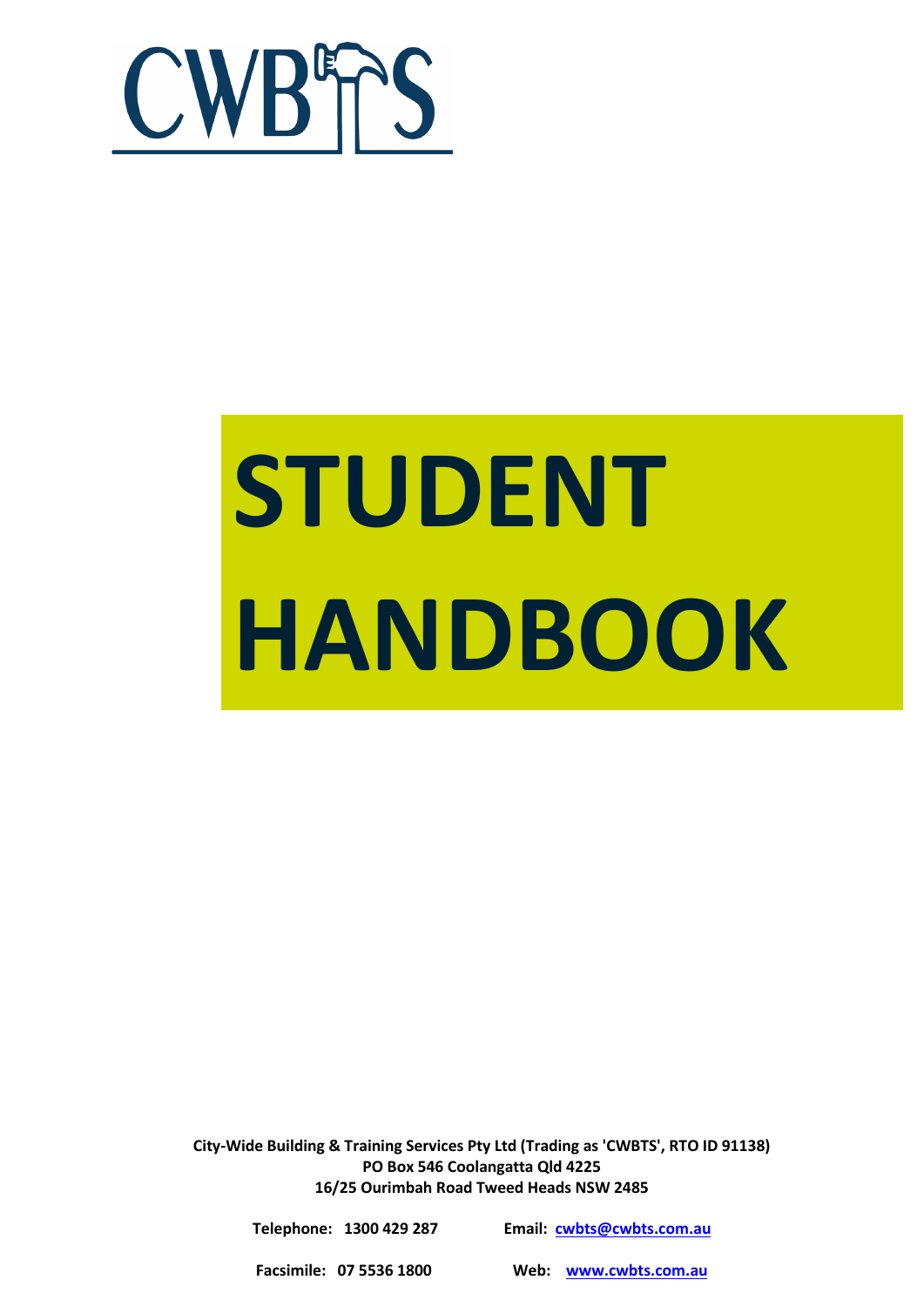

## **COPYRIGHT**

© City-Wide Building & Training Services Pty. Ltd. (trading as CWBTS, RTO ID 91138) - All rights reserved.

No part of this publication may be reproduced, stored in a retrieval system, or transmitted in any way or by any means, electronic, mechanical, photocopying, recording, or otherwise without the prior permission of CWBTS.

For example, taking copies of pages of this resource, for distribution to Students enrolled in a course would be deemed to be contravention of copyright regulations, unless prior permission is obtained from CWBTS.

This copyright excludes information cited from primary sources and acknowledged as such in the resource text and reference list.

## **FEEDBACK**

CWBTS welcomes feedback on its Information booklets and overall course services. If you have any feedback regarding this student handbook, please pass this on to your trainer/assessor, or email directly to [cwbts@cwbts.com.au](mailto:cwbts@cwbts.com.au)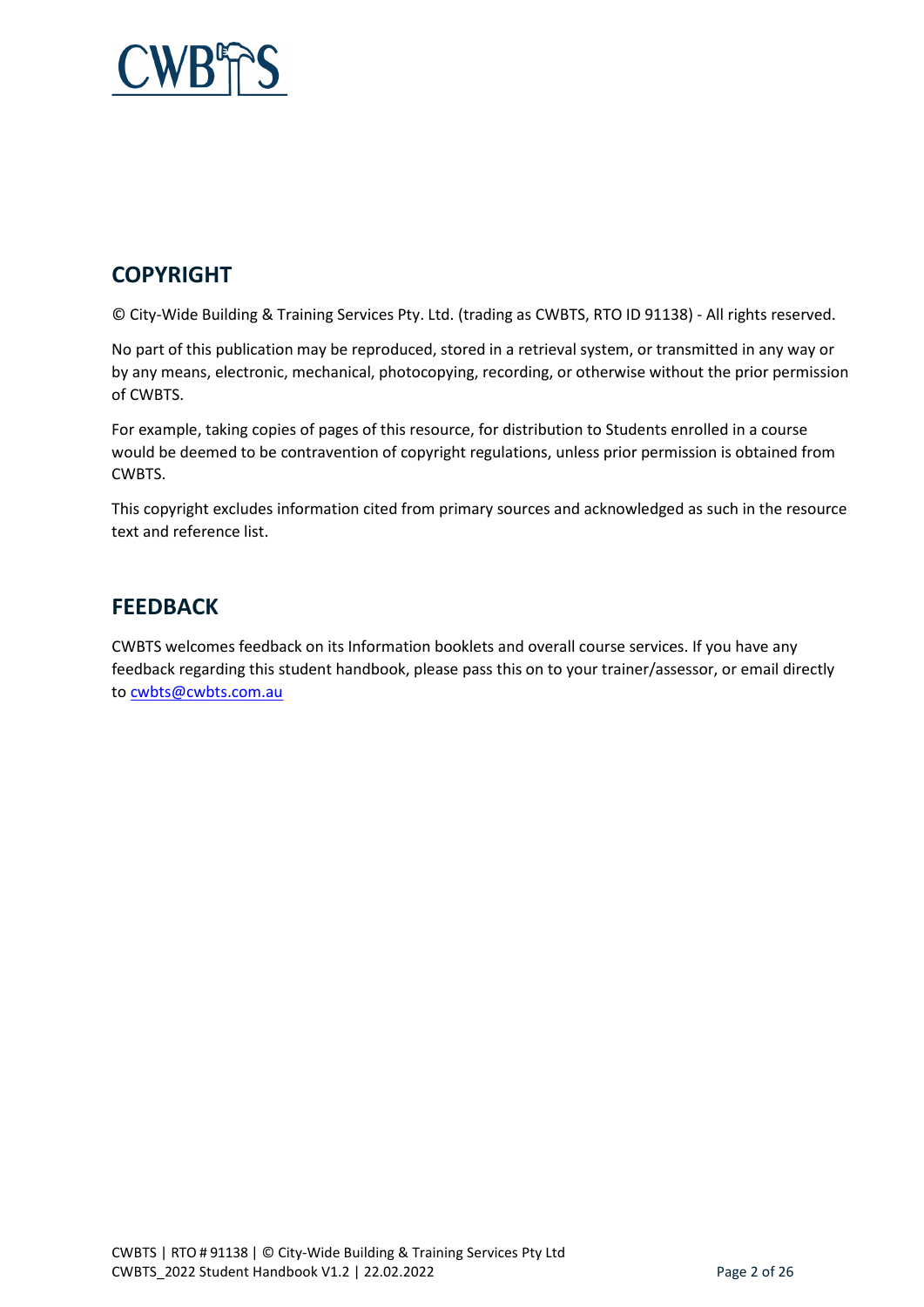

# **Table of Contents**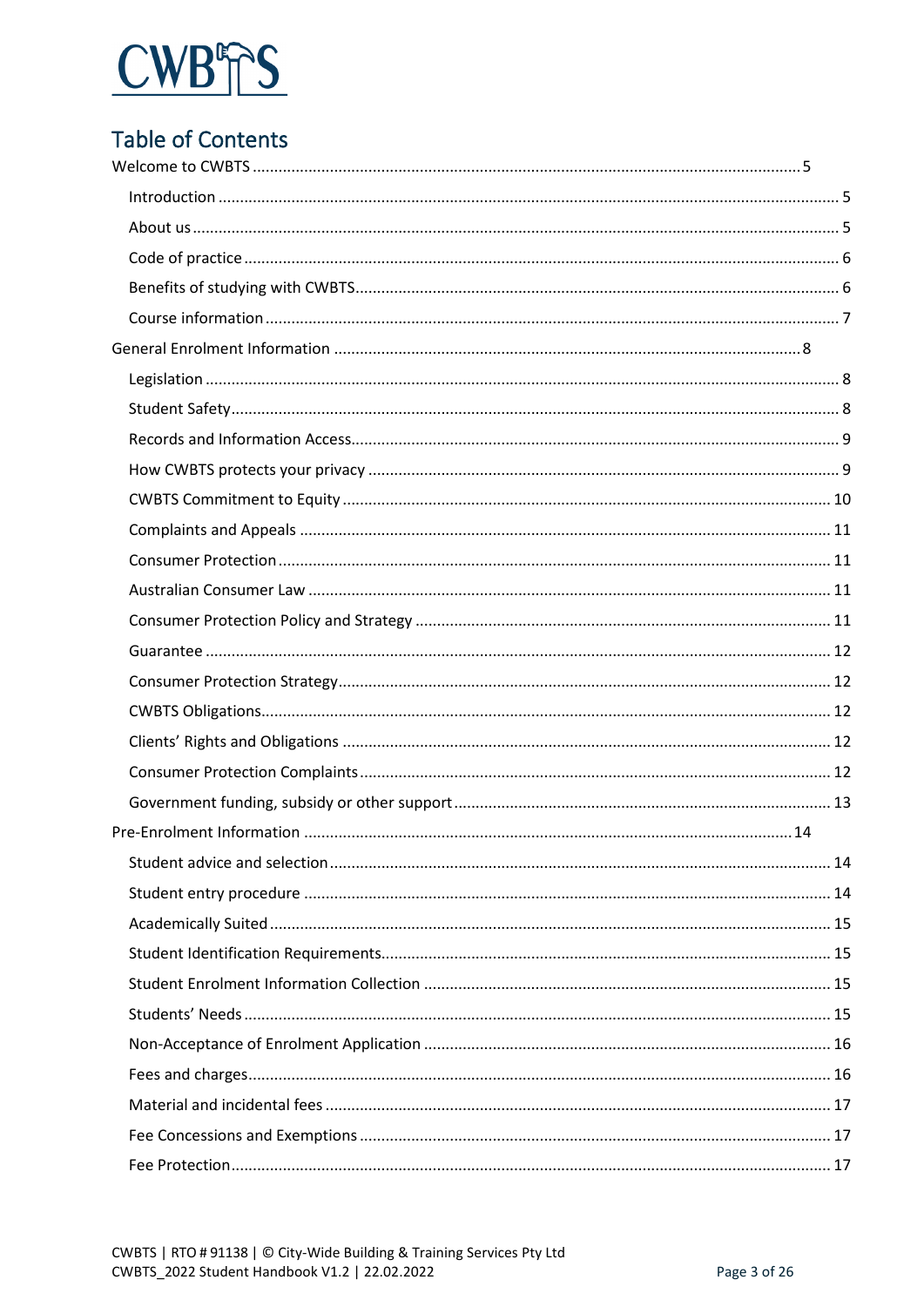# **CWB**  $\mathbb{T}^{\mathsf{S}}$

| "How long does it take for me to receive my Statement of Attainment or Certificate?"  26   |  |
|--------------------------------------------------------------------------------------------|--|
| "What happens to my assessment documentation after I receive my Statement of Attainment or |  |
|                                                                                            |  |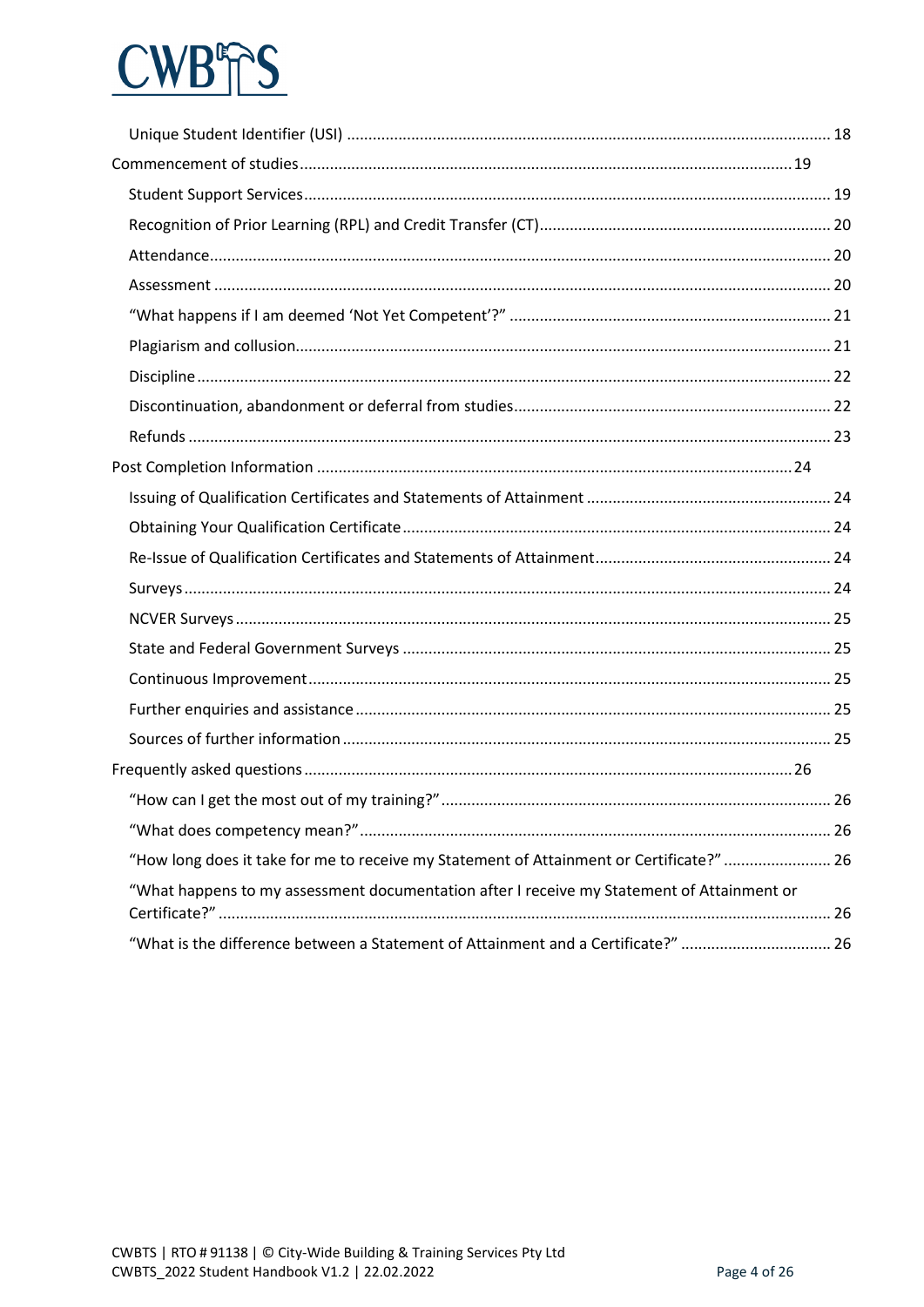# <span id="page-4-0"></span>**Welcome to CWBTS**

#### <span id="page-4-1"></span>Introduction

This student handbook is designed to provide you with information about the services provided by City-Wide Building & Training Services (CWBTS) and our approach to providing you with a safe, fair and supported environment to participate in training and assessment. This handbook does not provide you with specific information about a particular course offered by CWBTS. This information is contained in the Course Brochure which is supplied separately.

#### <span id="page-4-2"></span>About us

CWBTS is a Registered Training Organisation with the Australia Skills Quality Authority (ASQA) for the delivery of training and assessment services in the Civil and General Construction Industry, Australia wide.

Our goal is to be the No 1 training provider for new and existing workers in the Civil and General Construction industry, in the delivery of Apprenticeships and Traineeships.

We are committed to a high standard in the provision of vocational education and training and client services. CWBTS prides itself on a long standing reputation and ability to deliver excellent customer service in training and assessment.

Here at CWBTS we live and breathe building and construction. We intimately understand the industry and have strong relationships within the building and construction community and the education sector.

The CWBTS team is made up of qualified trainers and leaders from a variety of industries. Our team has employer and management experience and understands all facets of training delivery in the construction industry.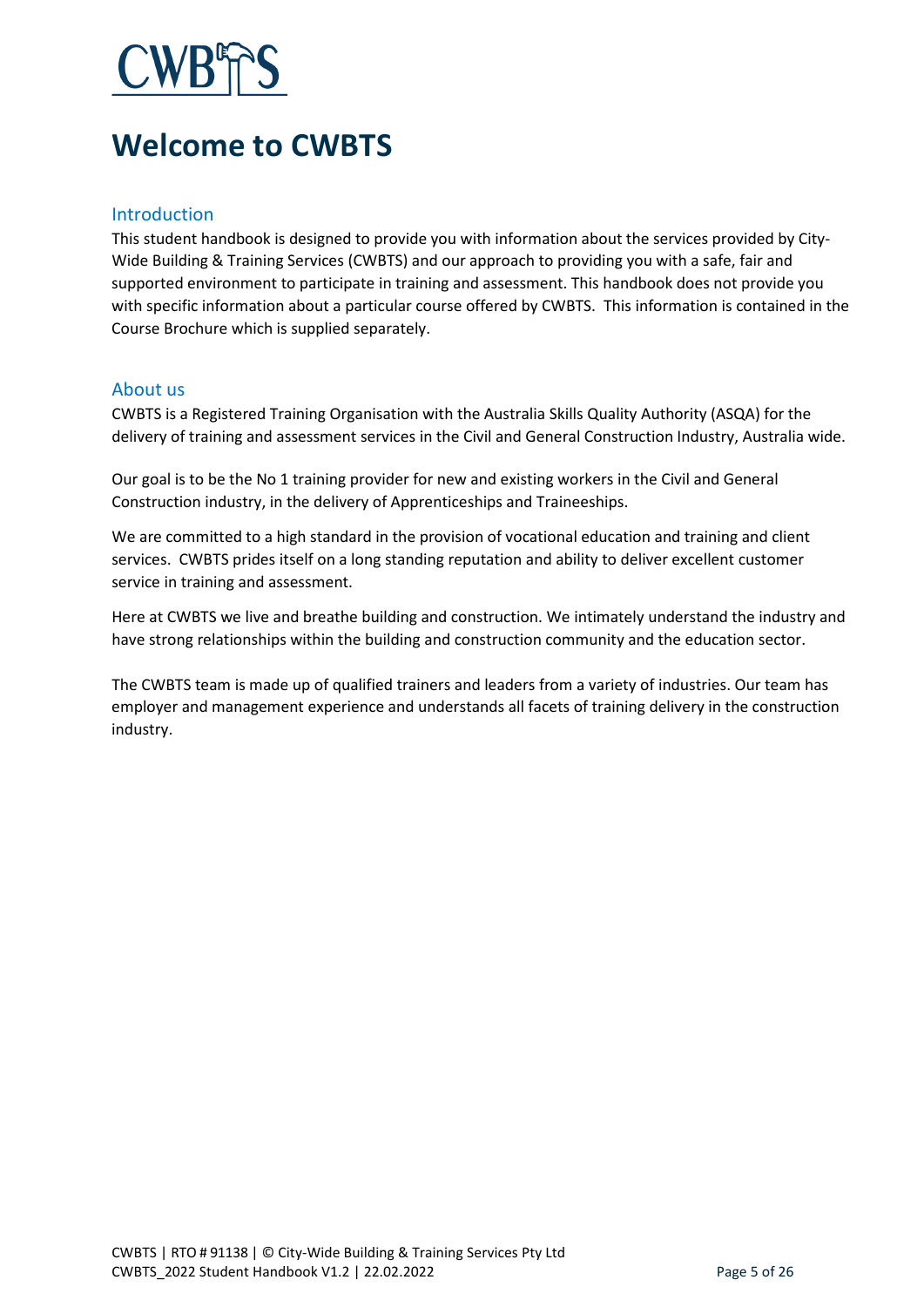

#### <span id="page-5-0"></span>Code of practice

The commitments set out in the CWBTS Code of Practice underpin the operations of the organisation. All employees will abide by its provisions. Our Code of Practice outlines our operational policies and our commitment to our clients, CWBTS:

- $\triangleright$  Is committed to the continuous improvement of its training delivery and assessment services
- Liaises with industry bodies such as Office of Fair Trading and Workcover
- $\triangleright$  Complies with all State and Territory regulatory and legislative requirements
- $\triangleright$  Advertises and markets its training delivery services openly, honestly and with integrity
- $\triangleright$  Provides accurate, relevant and up-to-date information on enquiry
- $\triangleright$  States its fees and charges on enquiry
- $\triangleright$  Outlines its fees refund policy in the student handbook and on our website
- $\triangleright$  Enrols applicants to its courses on the basis of access and equity
- $\triangleright$  Recognises qualifications issued by registered training organisations within the Australian Qualifications Framework
- $\triangleright$  Provides up-to-date facilities and equipment in a safe and healthy environment
- $\triangleright$  Prohibits discrimination in any form towards any group or individual
- $\triangleright$  Employs suitably qualified and experienced employee
- $\triangleright$  Conducts fair, flexible, valid and reliable competency-based assessments
- $\triangleright$  Provides an assessment appeals procedure and opportunities for re-assessment
- Provides academic support to students or referral to external agencies for additional learning support
- $\triangleright$  Refers students to external expert advice for personal and financial support
- $\triangleright$  Encourages feedback and evaluation from its stakeholders
- $\triangleright$  Maintains accurate, confidential and secure training and financial records
- $\triangleright$  Provides timely and accurate information to government agencies and funding bodies

#### <span id="page-5-1"></span>Benefits of studying with CWBTS

#### **Experience**

Our team of Trainer /Assessors are qualified and highly skilled tradespeople and bring with them a broad range of experience and expertise. Their aim is to help you reach your goals and ensure all parties are satisfied with your experience. They will apply their experience and knowledge to ensure that you get the most out of your training.

Our trainer's industry experience is continually up to date by participating in professional development activities, therefore giving our students the best practical industry experience.

#### **Passion**

Our team is passionate about training. We believe in our delivery model, and it shows through our proactive nature to get the job done. We will work with you to ensure that you receive the highest standard of training and achieve your goals.

#### **Support**

Much like our passion for the business here at CWBTS, we believe a strong support network is key to achieving the right learning outcomes. Our team is here to support you throughout your training program. Our extensive range of student and employer support services ensure that all students and apprentices are provided with the highest level of support and assistance throughout the duration of their training.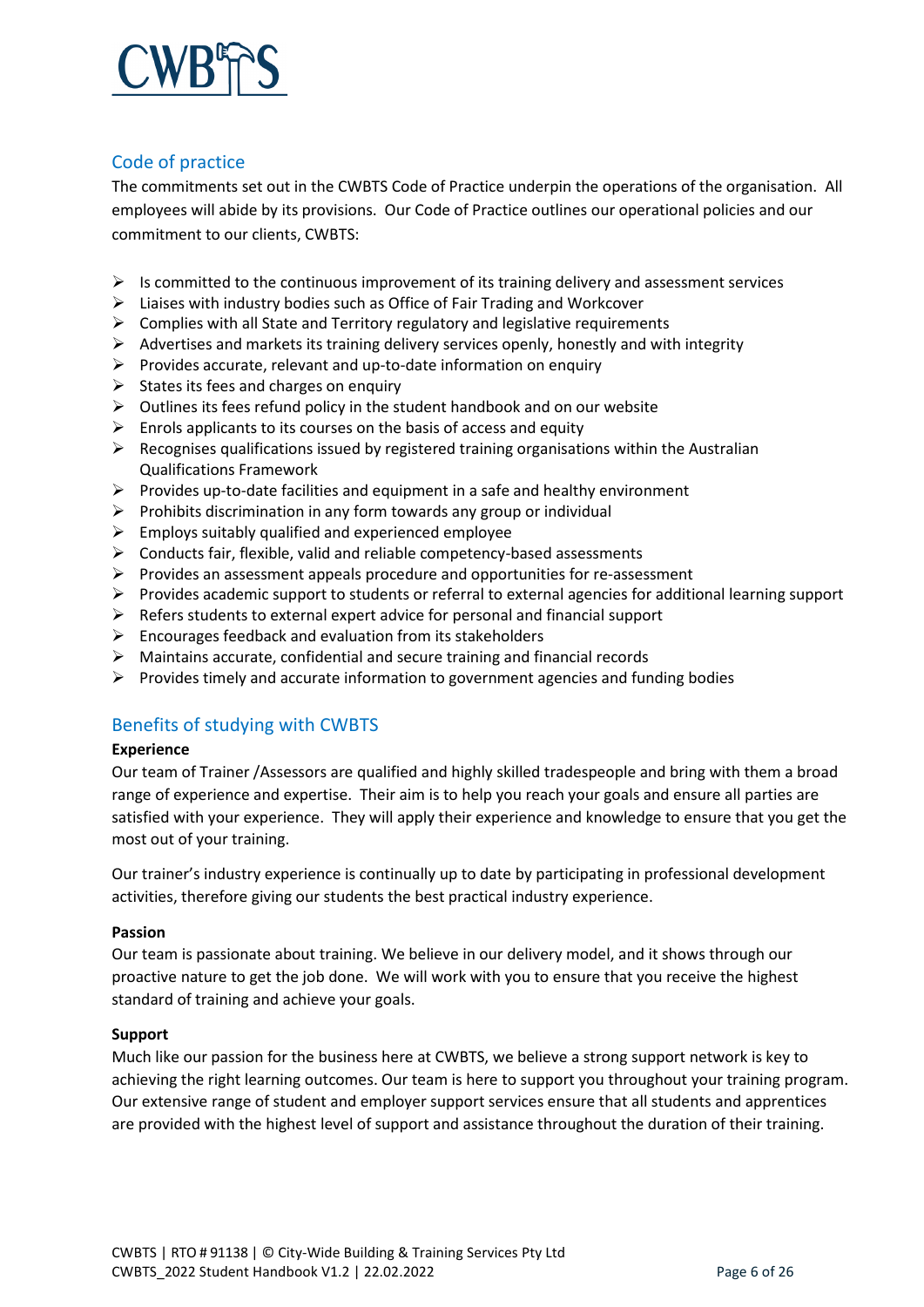

#### <span id="page-6-0"></span>Course information

CWBTS Pty Ltd is a Registered Training Organisation with the Australian Skills Quality Authority (ASQA). We provide training and assessment services in all sectors of the General Construction Industry. Our national Training Package qualifications include:

#### *General Construction*

| CPC10120 | Certificate Lin Construction                    |
|----------|-------------------------------------------------|
| CPC20120 | Certificate II in Construction                  |
| CPC30220 | Certificate III in Carpentry                    |
| CPC30320 | Certificate III in Concreting                   |
| CPC40120 | Certificate IV in Building and Construction     |
| CPC50220 | Diploma of Building and Construction (Building) |

#### *Civil Construction*

| RII20720                           | Certificate II in Civil Construction                   |  |
|------------------------------------|--------------------------------------------------------|--|
| RII30820                           | Certificate III in Civil Construction Plant Operations |  |
| RII30920                           | Certificate III in Civil Construction                  |  |
| RII40720                           | Certificate IV in Civil Construction                   |  |
| <b>Construction Administration</b> |                                                        |  |
| <b>BSB40520</b>                    | Certificate IV in Leadership and Management            |  |
|                                    |                                                        |  |

BSB50420 Diploma of Leadership and Management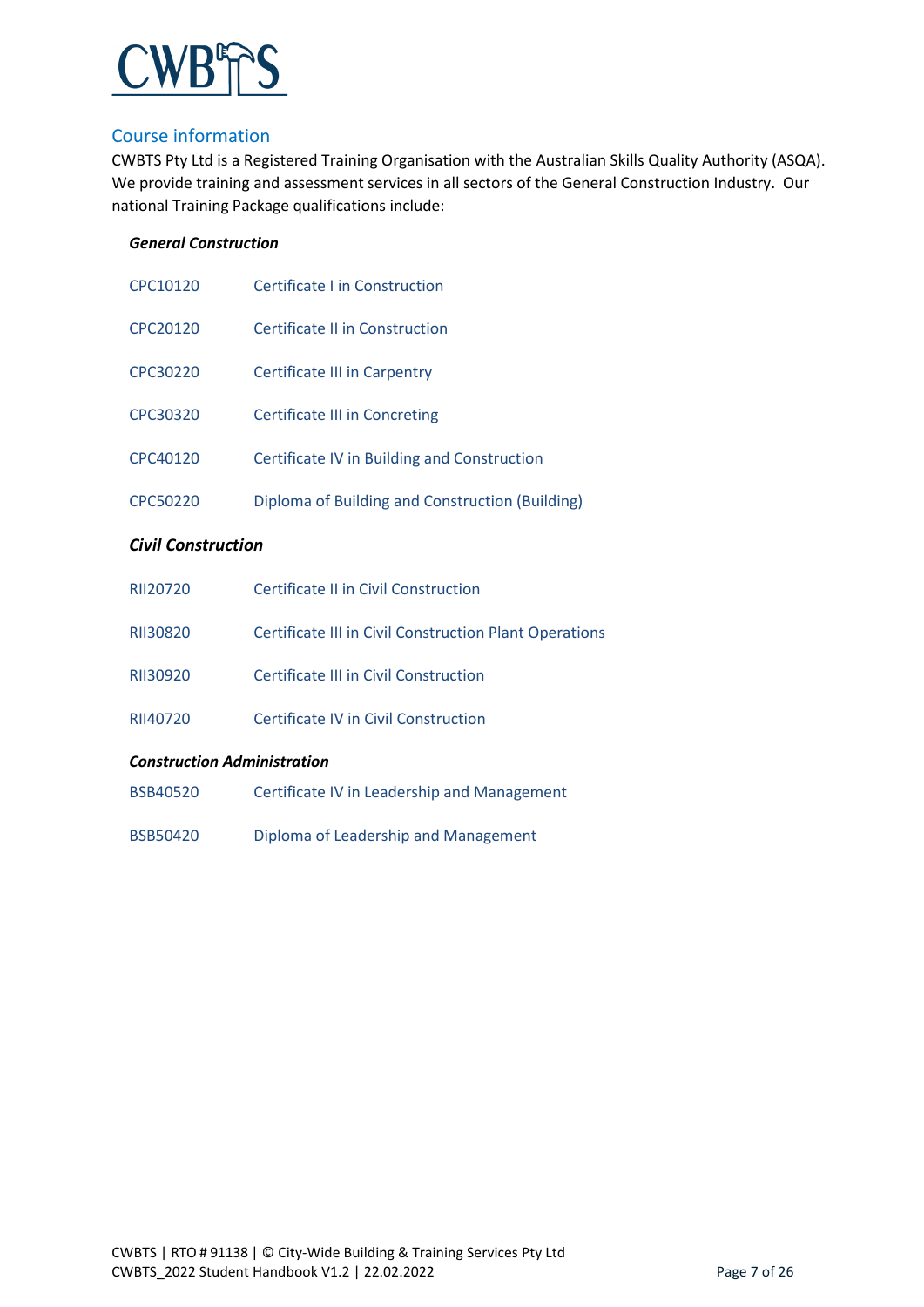# <span id="page-7-0"></span>**General Enrolment Information**

CWBTS offers a range of study and delivery modes to suit various pathways. You can enrol with CWBTS under a fee for service arrangement or alternatively if eligible you can enrol with Government funding which may include an apprenticeship/traineeship arrangement with an employer.

It is important that you read this student handbook and some of our policies and procedures before you finalise your enrolment. As you progress through the student handbook you can click on the policy links located in each section on the handbook for more information. You will find details of policies and procedures under the 'Key Links & Documents' tab on our website and also the most up to date student handbook.

#### <span id="page-7-1"></span>Legislation

CWBTS ensures it complies with Commonwealth, State and Territory legislation and regulatory requirements relevant to its operations. Our operations are subject to a variety of legislation related to training and assessment, as well as general business practice.

This includes, but is not limited to, compliance with:

- $\triangleright$  The National Vocational Education and Training Regulator Act 2011, and the legislative instruments it enables;
- $\triangleright$  Workplace health and safety legislation and regulations;
- $\triangleright$  Anti-discrimination legislation and regulations; and
- $\triangleright$  Consumer protection requirements
- $\triangleright$  Anti-discrimination and Equal Opportunity legislation
- $\triangleright$  Privacy legislation
- $\triangleright$  Child safety legislation

CWBTS ensures our employees and clients are informed of any changes to legislative and regulatory requirements that affect services delivered, through internal communication activities.

#### <span id="page-7-2"></span>Student Safety

CWBTS has an obligation under the Work Health and Safety Act 2011 to ensure the health and safety of each of its employees, and to ensure that students and visitors are not exposed to risks to their health and safety arising out of its activities.

Students and visitors are required to:

- $\triangleright$  comply with CWBTS health and safety policies and procedures when on site at offices
- $\triangleright$  conduct their activities in a manner which prevents personal injury or injury to others, and/or damage to property
- $\triangleright$  cooperate with and actively participate in CWBTS safety practices

Emergency evacuation procedures are displayed in CWBTS' reception area, these procedures must be followed in the event of an emergency that causes CWBTS' fire alarm system to be activated, or if you are otherwise directed to evacuate.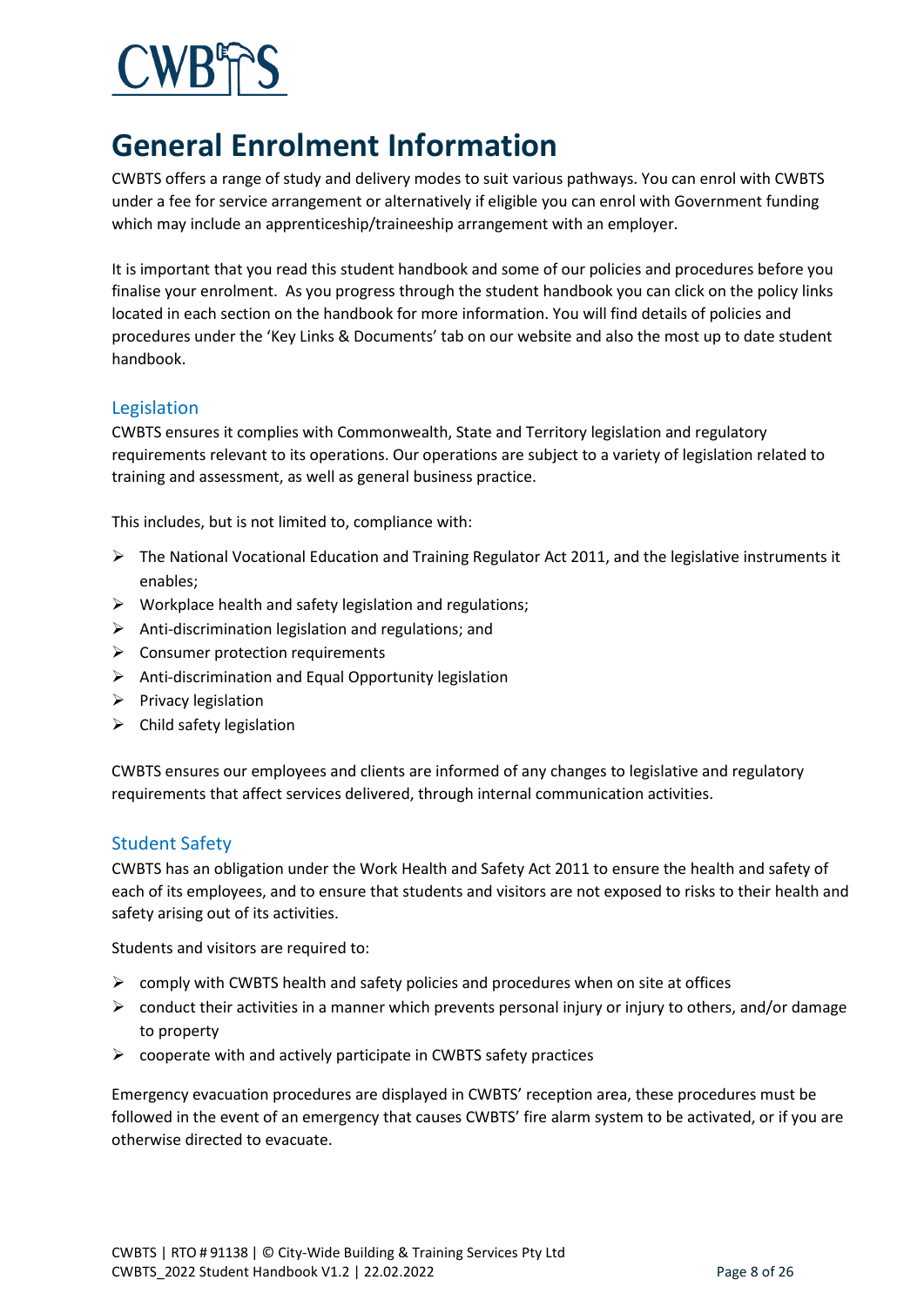CWBTS complies with all relevant Work Health and Safety legislation including the provisions of the Work Health and Safety Act 2011.

Trainer / Assessors will actively take steps to identify hazards that could cause harm to students in the learning environment. Where possible, the Trainer / Assessor will take action to remove or control these hazards and will report the hazard to the appropriate onsite representative.

Where practicable, students must take responsibility for their own health and safety, and that of their fellow students. This means students must follow all safety rules, procedures, and the instructions of their Trainer / Assessor while attending a training session.

#### **Alcohol and other drug awareness**

CWBTS is committed to supporting the prevention and minimisation of drug and alcohol problems in the community.

#### **Child Safety**

All students under eighteen (18) years of age who are supported by CWBTS have a right to feel and be safe. CWBTS is committed to the safety and well-being of young people accessing our services.

CWBTS complies with relevant child safety legislation across jurisdictions of operations and commits to establishing and maintaining child safe environments following the Keep Them Safe: A Shared Approach to Child Wellbeing framework.

All CWBTS trainers and assessors are required to undertake, as a component of the recruitment process, a National Criminal Check to ensure suitability in meeting CWBTS's legislative and contractual obligations. Relevant state jurisdiction Working with Children Checks are also completed as required on a state-bystate basis.

#### <span id="page-8-0"></span>Records and Information Access

Records and information relating to each student enrolled are held in confidence. Should access to these records and information be required by the student, disclosure can be granted upon application.

The statistical information collected on your enrolment form will be used at a state and national level to enable the accurate, reliable and consistent measurement of activity in the Vocational Education and Training sector. Strict privacy and confidentiality precautions are taken by the relevant State Training Authority and NCVER to ensure no collected data can be associated with an individual.

#### <span id="page-8-1"></span>How CWBTS protects your privacy

We are committed to protecting your privacy. It is our policy to protect your personal information and ensure confidentiality.

#### **How we collect information**

The personal details we collect include information required for your enrolment into a training program of choice, these details are sourced from the enrolment form. Details are also collected which relate to your progress through a training program or Recognition of Prior Learning application. These details are primarily obtained from you to fulfil unit requirements but may also include second and third party contributions related to the training program requirements.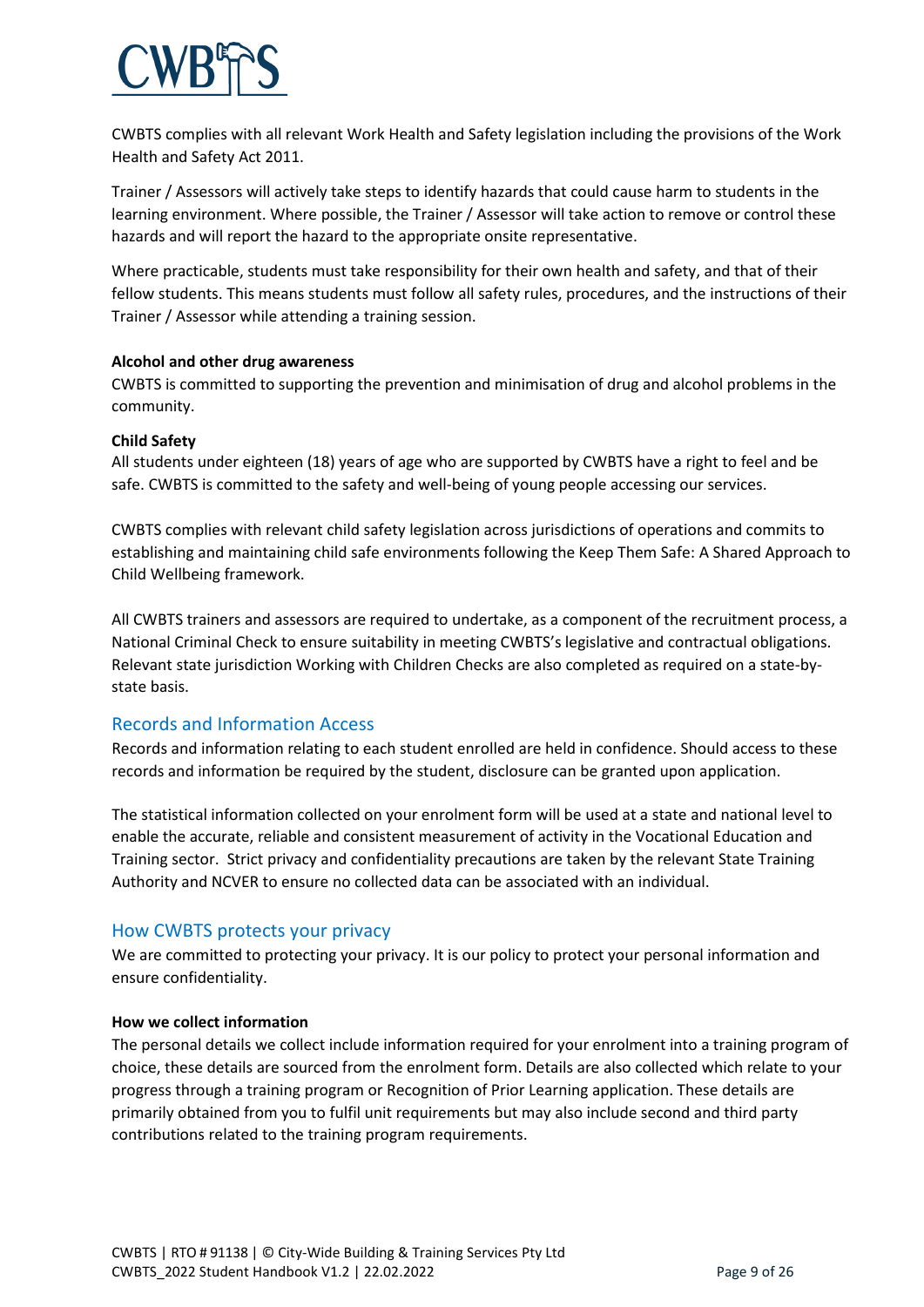#### **How we store your information**

All your personal details are stored electronically in a secure database and physically in a secure location on our premises. Access to this database is controlled and limited to employee that manage enrolments, results, certification, accounts, training and assessment. CWBTS takes responsibility for the storage and maintenance of your information and records seriously. All records are stored in line with the Privacy Act 1988 (Cth) and the Privacy Amendment (Enhancing privacy Protection) Act 2012.

#### **Ensuring accuracy of information**

We make every effort to keep student and client details accurate and up to date. Information is immediately updated if errors or changes are brought to our attention, which is why we recommend that you:

- $\triangleright$  let us know straight away if you find errors in your personal information
- $\triangleright$  keep us informed of changes to such personal information as your name, address or telephone numbers or any anomalies in enrolment

#### **Disclosure and protection of information**

No personal information is taken off-site or otherwise disclosed to a third party except as required to report statistical and program progression information, i.e., completion details of training programs for apprentices/trainees. In such cases, information is protected by confidentiality principles practiced by government authorities.

#### **Accessing your personal information**

It is your legal right to know exactly what personal information and training program records we hold. Client information is available at all times either over the telephone or in writing. To protect the privacy of clients, our employee will confirm personal details before providing any information over the telephone.

#### *Please see our Privacy Policy for further information located on our website:* [CWBTS Key Links and](https://cwbts.com.au/key-links-and-documents/)  **Documents**

#### <span id="page-9-0"></span>CWBTS Commitment to Equity

All CWBTS employees will adhere to the principles and practices of equity in education and training; they will treat you fairly and without discrimination. CWBTS has procedures in place to ensure your concerns are dealt with promptly and appropriately. CWBTS will not engage in discrimination towards any group or individual in any form, inclusive of, gender, race, nationality, religion, physical or intellectual disability, age, or physical disease where there is no risk to others. This policy applies to all services and operations of CWBTS. CWBTS will make reasonable adjustments to training and assessment strategy, and services to assist people with special learning needs, or those facing particular difficulties so that they receive the best possible help in achieving the competency outcomes.

Although CWBTS will make every effort to accommodate the special needs of individuals, as a matter of ethical conduct we will not enrol a student if it becomes clear that it would be impossible for the student to successfully complete the course. In those circumstances, CWBTS will assist the student in choosing a suitable alternative to ensure that the training needs are met.

#### *Please see our Fair Treatment and Equal Opportunity Policy located on our website:* [CWBTS Key Links](https://cwbts.com.au/key-links-and-documents/)  [and Documents](https://cwbts.com.au/key-links-and-documents/)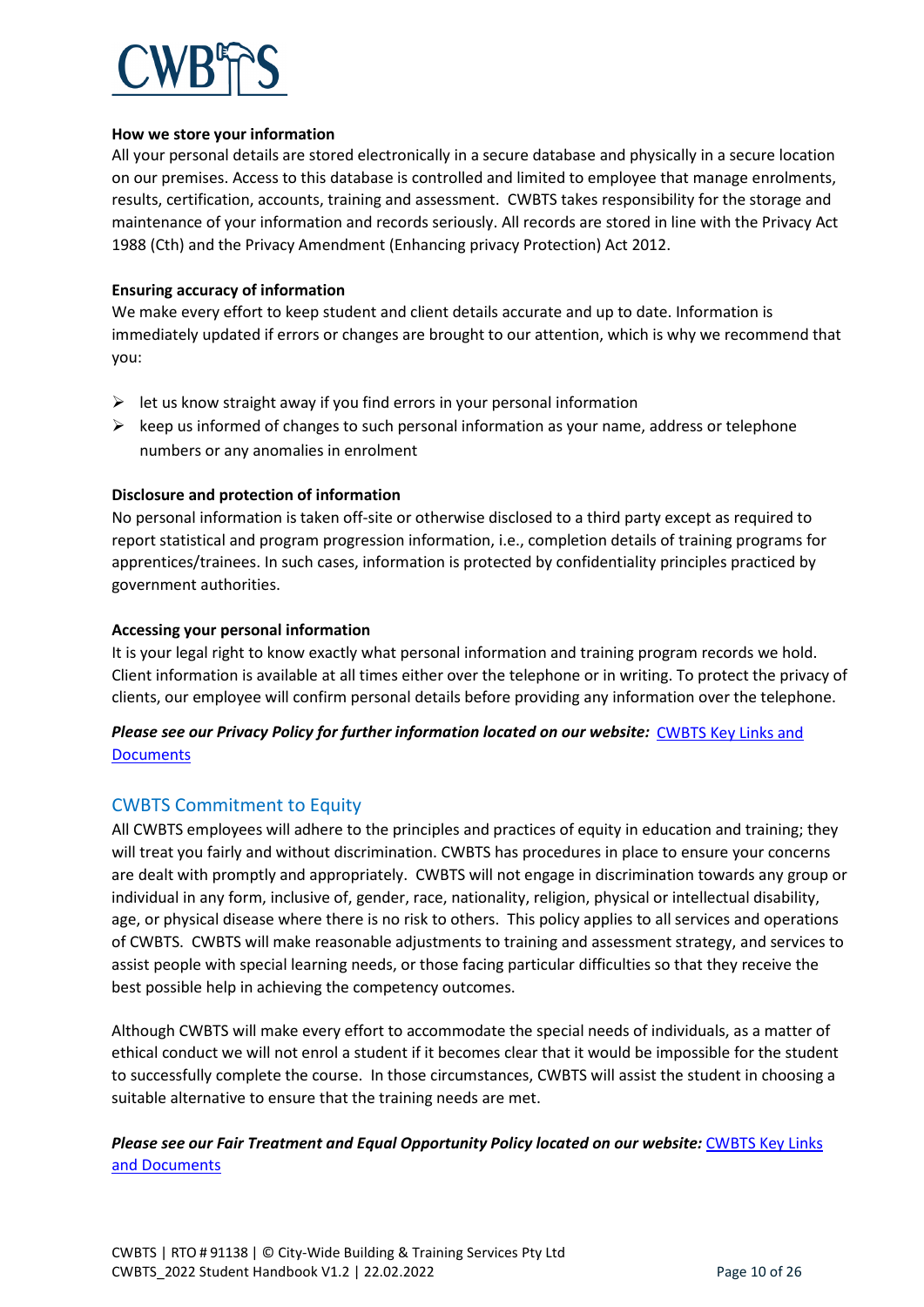

#### <span id="page-10-0"></span>Complaints and Appeals

CWBTS is committed to providing the highest quality training services and to ensuring that all students and clients have a positive experience when dealing with us. However, we recognise that there may be times that we don't live up to your expectations.

We view grievances and complaints as an opportunity to review continuous improvement opportunities. CWBTS has a Complaints committee which reviews all complaints and grievances formally lodged.

The Complaints committee consists of the following CWBTS employee members:

- $\triangleright$  National Quality Assurance and Compliance Manager
- $\triangleright$  Student Welfare Officer
- $\triangleright$  Training Manager

CWBTS will address any and all complaints in a fair, constructive and timely manner.

If a **Smart & Skilled Subsidised Student c**annot resolve their complaint with CWBTS they can contact Training Services NSW by:

- Applying online [www.training.nsw.gov.au/build/online\\_forms/general\\_enquiry\\_form.html](http://www.training.nsw.gov.au/build/online_forms/general_enquiry_form.html)
- Phone: 1300 772 104
- In person at a Training Services NSW regional office (see [http://www.training.nsw.gov.au/about\\_us/sts\\_contacts.html\)](http://www.training.nsw.gov.au/about_us/sts_contacts.html)

*Please see our Grievances, complaints and appeals policy located on our website:* [CWBTS Key Links and](https://cwbts.com.au/key-links-and-documents/)  **Documents** 

#### <span id="page-10-1"></span>Consumer Protection

#### <span id="page-10-2"></span>**Australian Consumer Law**

CWBTS maintains compliance with the national Competition and Consumer Act 2010 (Cth) and associated Australian Consumer Law (ACL) requirements as specified in the Act and enacted in the Fair-Trading Act 1987 & Fair-Trading Regulations 2012 (NSW). The ACL protects consumers and ensures fair trading in Australia. Under the ACL consumers have the same protections, and businesses have the same obligations and responsibilities, across Australia.

#### <span id="page-10-3"></span>**Consumer Protection Policy and Strategy**

CWBTS has implemented this Consumer Protection Policy and aligned Consumer Protection Strategy to protect the needs and interests of consumers. These arrangements are in line with the [NSW Consumer](http://www.training.nsw.gov.au/forms_documents/smartandskilled/contract/consumer_protection_strategy.pdf)  [Protection Strategy:](http://www.training.nsw.gov.au/forms_documents/smartandskilled/contract/consumer_protection_strategy.pdf)

CWBTS has a dedicated Consumer Protection Officer:

NSW / QLD / ACT Operations Manager Office: 1300 429 287 Mob: +61438605195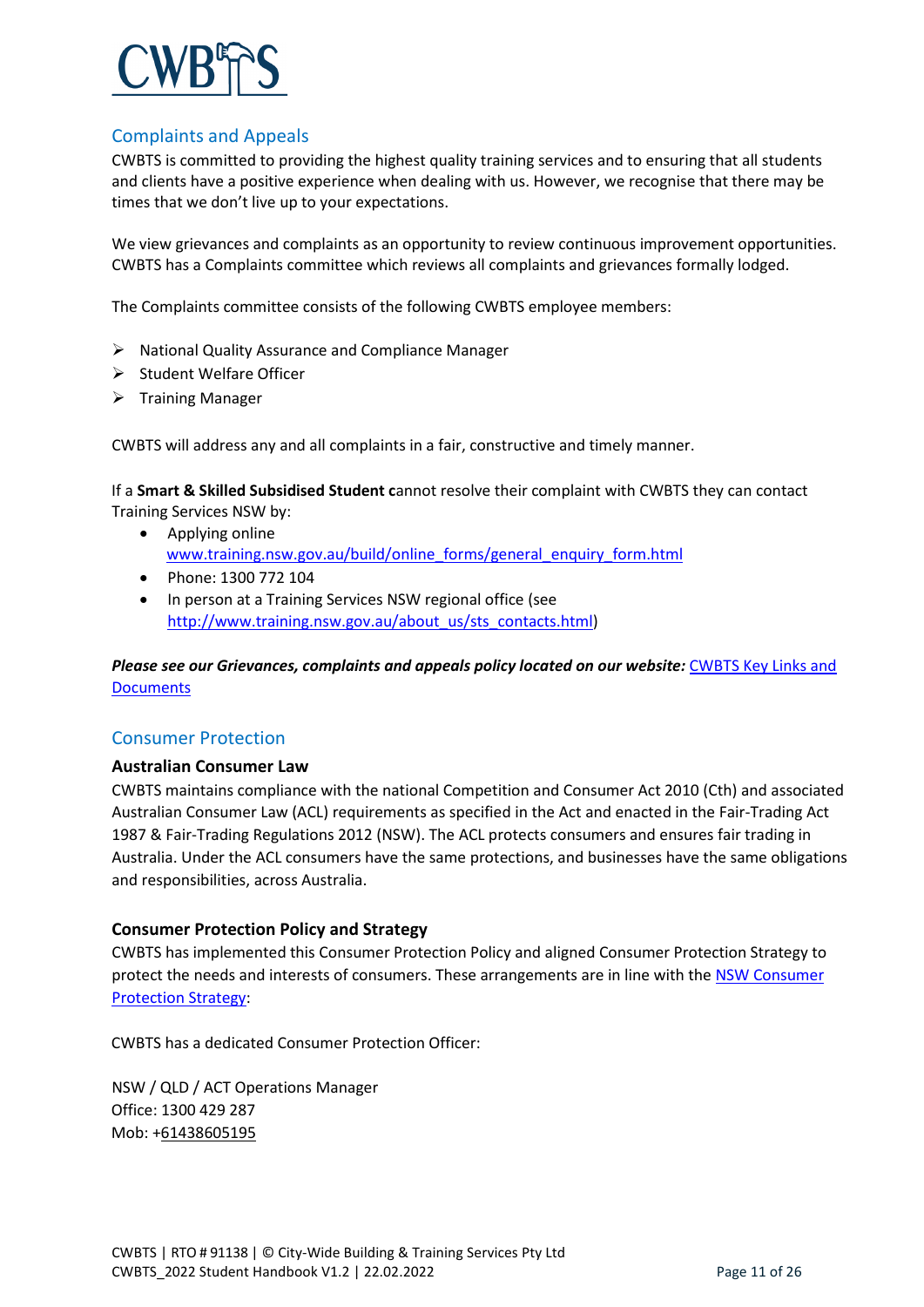

#### <span id="page-11-0"></span>Guarantee

As a course services provider, CWBTS supplies services and guarantees that these services will be:

- $\triangleright$  Provided with due care and skill;
- $\triangleright$  Fit for the specified purpose; and
- $\triangleright$  Provided within a reasonable time.

CWBTS ensures it uses an acceptable level of skill or technical knowledge and takes all necessary care to avoid loss or damage when providing course services.

#### <span id="page-11-1"></span>Consumer Protection Strategy

#### <span id="page-11-2"></span>**CWBTS Obligations**

CWBTS ensures it:

- $\triangleright$  Provides the training and support necessary to allow students to achieve competency;
- $\triangleright$  Provides a quality training and assessment experience for all students;
- $\triangleright$  Provides a clear and accessible feedback and consumer protection system, including a designated and identified consumer protection officer;
- $\triangleright$  Maintains procedures for protecting consumers' personal information
- $\triangleright$  Has established, documented and accessible consumer feedback and complaints handling policies and procedures; and
- $\triangleright$  Provides clients with details of these pathways for resolving or escalating complaints.

#### <span id="page-11-3"></span>**Clients' Rights and Obligations**

CWBTS clients have the right to:

- $\triangleright$  Expect that the quality of your training meets the standards, regulations and requirement set down by the Australian Skills Quality Authority (ASQA) and relevant government subsidy body (where applicable);
- $\triangleright$  Be informed about the collection of personal information and be able to review and correct that information; and
- $\triangleright$  Access CWBTS's consumer protection complaints process.

Clients' obligations include:

- $\triangleright$  Providing accurate information to CWBTS; and
- $\triangleright$  Behaving in a responsible and ethical manner.

#### <span id="page-11-4"></span>Consumer Protection Complaints

If an individual feels that CWBTS or one of its third-party representatives has breached its obligations in the undertaking of marketing and sales activities, they may raise a complaint. We encourage individuals to discuss the situation with their CWBTS representative in the first instance, before making a complaint.

If a **Smart & Skilled Subsidised Student c**annot resolve their complaint with CWBTS they can contact Training Services NSW by:

- Applying online [www.training.nsw.gov.au/build/online\\_forms/general\\_enquiry\\_form.html](http://www.training.nsw.gov.au/build/online_forms/general_enquiry_form.html)
- Phone: 1300 772 104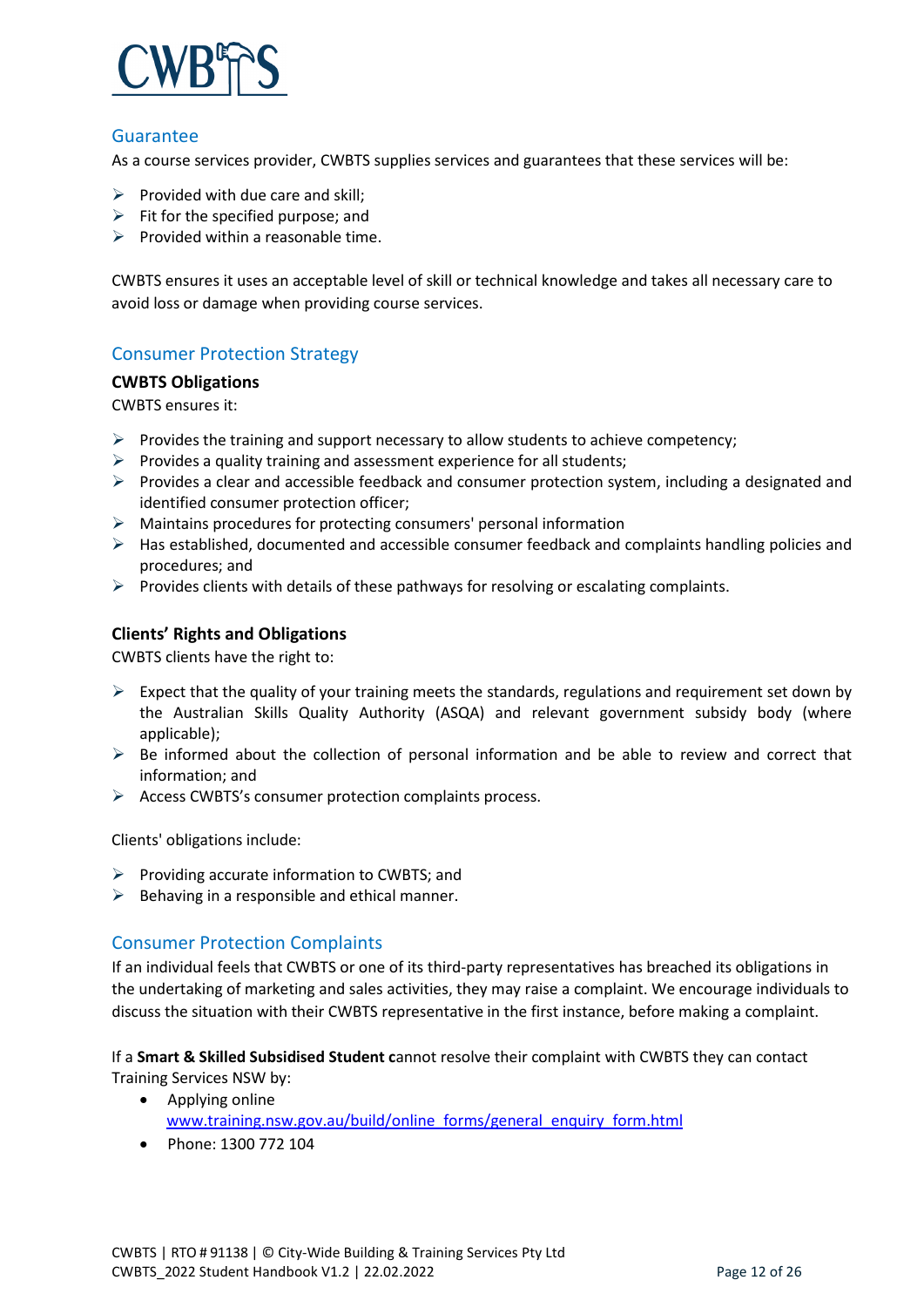

In person at a Training Services NSW regional office (see [http://www.training.nsw.gov.au/about\\_us/sts\\_contacts.html\)](http://www.training.nsw.gov.au/about_us/sts_contacts.html)

*Please see our Consumer Protection Policy and Strategy on our website:* [CWBTS Key Links and](https://cwbts.com.au/key-links-and-documents/)  **Documents** 

#### <span id="page-12-0"></span>Government funding, subsidy or other support

Where students would be accessing government subsidies such as NSW Smart and Skilled funding, Queensland User Choice funding or ACT User Choice funding CWBTS provides details of these arrangements. Details include:

- $\triangleright$  Any costs associated; and
- $\triangleright$  Any loss of entitlement from the student undertaking a course at CWBTS.

This includes, in the cases of limited entitlement schemes, where students are only able to access one course or there are restrictions on what courses may be subsidised after completing their study at CWBTS.

For further information on state specific funding please see details below:

NSW Smart and Skilled (Ph: 1300 772 104) - <https://smartandskilled.nsw.gov.au/> Queensland User Choice - <https://training.qld.gov.au/training/incentives/userchoice> ACT User Choice - <https://www.cmtedd.act.gov.au/skillscanberra>

As a component of the enrolment process, CWBTS undertakes an eligibility assessment on particular government subsidy or support initiatives that the student may be eligible to access.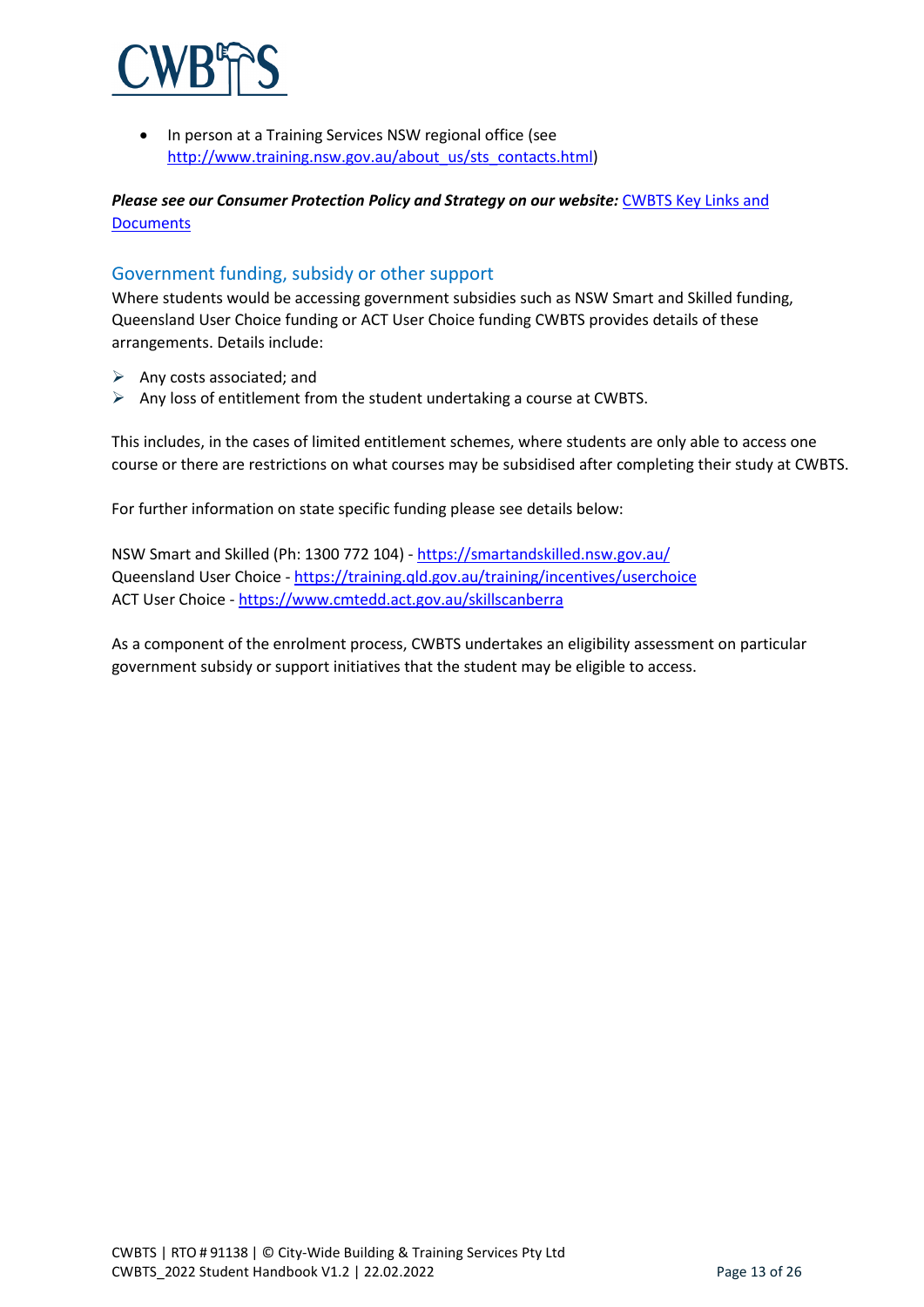# <span id="page-13-0"></span>**Pre-Enrolment Information**

CWBTS ensures that students and employers (where applicable) are fully informed prior to enrolment by providing general course specific information.

Students who contact CWBTS directly or via our website will discuss with a CWBTS Representative the following information:

- $\triangleright$  The course code, title and currency
- $\triangleright$  Course outline
- $\triangleright$  Proposed units
- $\triangleright$  The modes of delivery
- $\triangleright$  Commitment by student (including study time outside of class)
- $\triangleright$  Timeframe for completion
- $\triangleright$  Costs and funding eligibility (and implications on future funding entitlements)
- Recognition of existing skills (Recognition of Prior Learning and / or Credit Transfers)
- $\triangleright$  Where and how training and assessment will be undertaken
- $\triangleright$  The duration of course and number of classes per week
- $\triangleright$  A broad overview of assessment methods used
- $\triangleright$  Student requirements (e.g., Prior qualifications held, materials, tools, Personal Protective Equipment requirements etc)
- $\triangleright$  Entry requirements (including language, literacy and numeracy; prior qualifications / courses / units required, age, physical health requirements etc)
- $\triangleright$  Support services available (if required)
- $\triangleright$  Course suitability for the student
- $\triangleright$  Fees, charges and refund information
- $\triangleright$  That CWBTS will issue a Certificate and Record of Results upon successful completion of a qualification, or a Statement of Attainment for short courses or where a withdraws and has successfully completed one or more units
- $\triangleright$  CWBTS procedures and processes

#### <span id="page-13-1"></span>Student advice and selection

#### <span id="page-13-2"></span>**Student entry procedure**

On application for enrolment, CWBTS ensures that all students are able to seek admission to a course program *on the same basis.* Where students have particular needs, these are discussed in open consultation with the student, and where appropriate, reasonable adjustments will be made in order to facilitate the student's enrolment.

CWBTS provides high quality course services, including training and assessment that is suitable and appropriate for each student.

To maximise the chance of students successfully completing their training, CWBTS:

- $\triangleright$  Identifies any support individual students need prior to their enrolment; and
- $\triangleright$  Provides access to that support throughout their training.

CWBTS focuses on supporting a prospective student to understand how their options may affect their future and, ultimately, helping them to choose the right training. This includes being prepared to suggest, in some instances, that none of its offerings are right for an individual. Where this is the case, CWBTS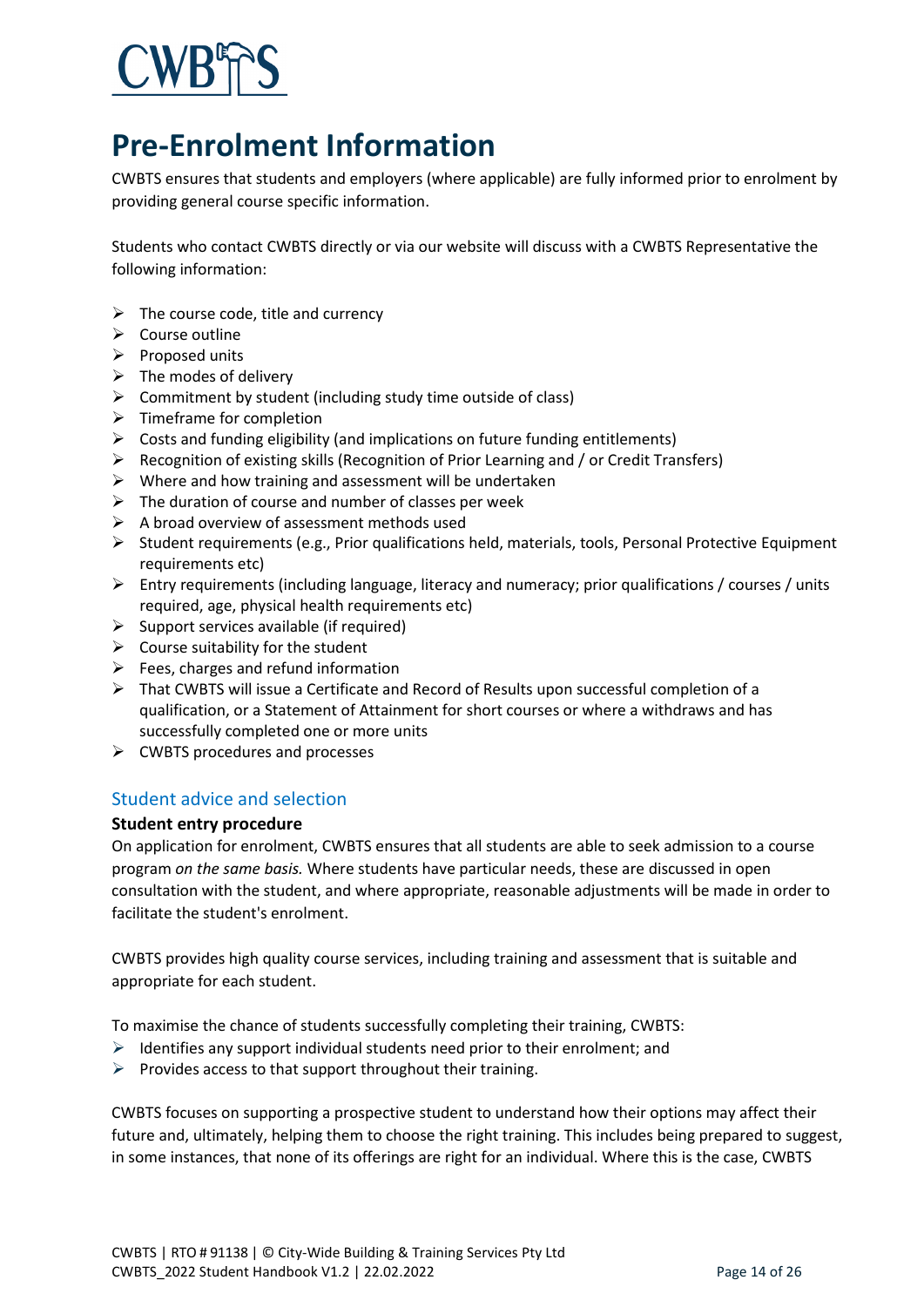refers prospective students to relevant government websites in their jurisdiction as a good place to start to determine more suitable course options.

## <span id="page-14-0"></span>Academically Suited

CWBTS has implemented this student entry procedure to ensure that students are confirmed to be academically suited to undertake the particular course they wish to study. To ensure students are academically suited, CWBTS's student application and enrolment processes include the requirements that:

- 1. The student satisfies minimum academic admission requirements; and
- 2. The student satisfies any other specified entry requirements for the particular VET course of study; and
- 3. CWBTS reasonably believes that the student is academically suited to undertake the VET course of study.

#### <span id="page-14-1"></span>Student Identification Requirements

CWBTS requires student identification to be confirmed and verified identification evidence to be retained on file on admission to any nationally recognised course program. This may include:

- $\triangleright$  Evidence of student identity (drivers licence and Medicare card)
- $\triangleright$  Evidence of student eligibility to participate (for example, citizenship)
- $\triangleright$  Evidence of pre-requisites being met (for example, previous qualifications/study)
- $\triangleright$  Evidence of residency where State government subsidies are being sought.

## <span id="page-14-2"></span>Student Enrolment Information Collection

All prospective students must complete and provide relevant enrolment information and personal data as a part of their enrolment application. This includes relevant AVETMISS data collection information and relevant student identifiers including the USI.

*The Enrolment Application Form* is signed by the student as a part of the enrolment process, to confirm that the information being provided is a true and accurate record relating to their individual situation. This confirms the application process but does not constitute formal acceptance of the student's enrolment into the course.

#### <span id="page-14-3"></span>Students' Needs

As part of the enrolment process, CWBTS determines the amount of training it will provide to each student with regard to:

- $\triangleright$  The existing skills, knowledge and the experience of the student;
- $\triangleright$  The mode of delivery; and
- $\triangleright$  Where a full qualification is not being delivered, the number of units and/or modules being delivered as a proportion of the full qualification.

CWBTS provides a range of educational and support services to its students that include, but are not limited to:

- $\triangleright$  Pre-enrolment materials:
- $\triangleright$  Study support and study skills programs;
- $\triangleright$  Language, literacy and numeracy (LLN) programs or referrals to these programs;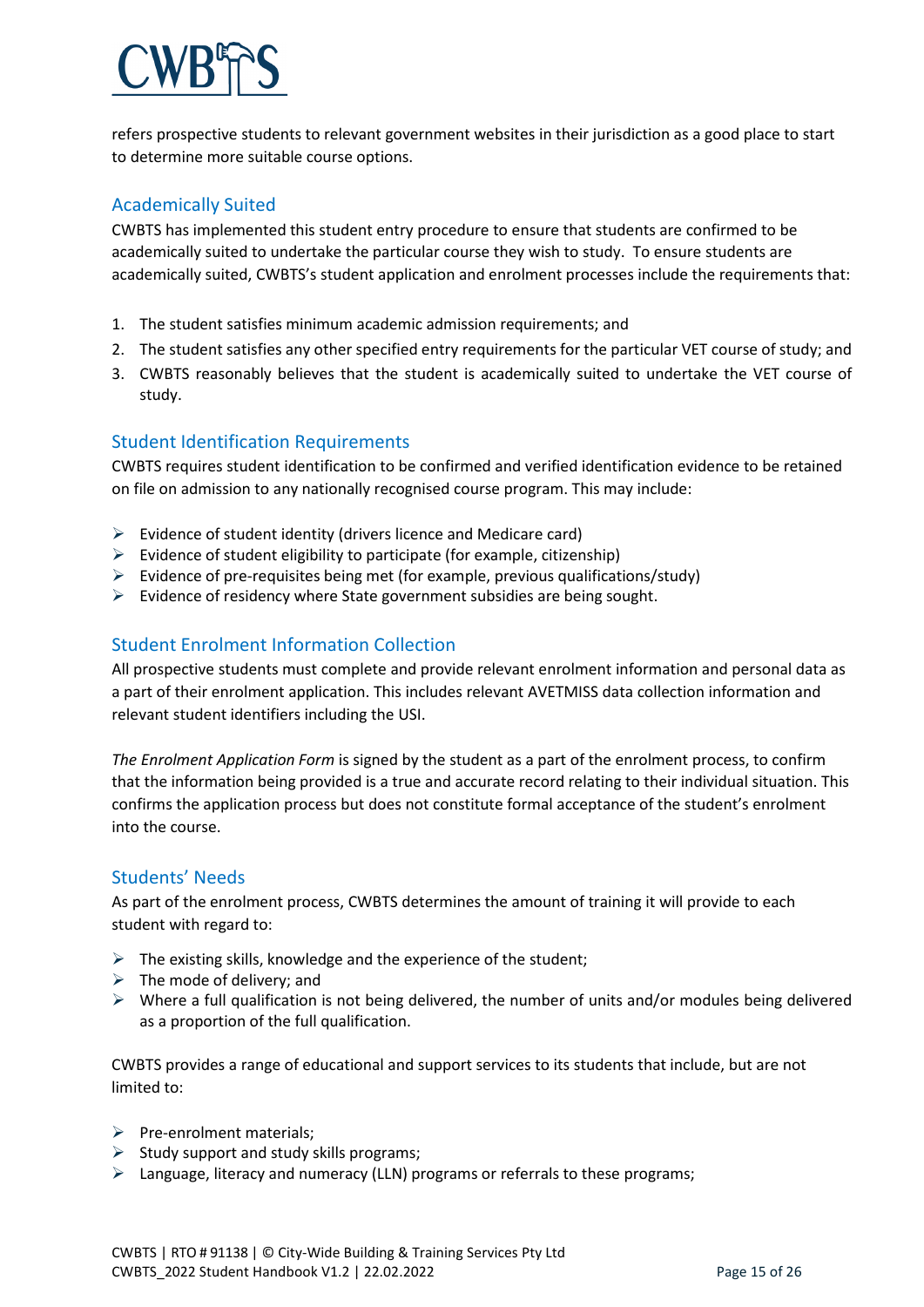

- $\triangleright$  Equipment, resources and/or programs to increase access for students with disabilities and other students in accordance with access and equity;
- $\triangleright$  Learning resource centres;
- $\triangleright$  Mediation services or referrals to these services;
- $\triangleright$  Flexible scheduling and delivery of training and assessment;
- $\triangleright$  Counselling services or referrals to these services;
- $\triangleright$  Information and communications technology (ICT) support;
- $\triangleright$  Learning materials in alternative formats, for example, in large print;
- $\triangleright$  Learning and assessment programs contextualised to the workplace; and
- $\triangleright$  Any other services that CWBTS considers necessary to support students to achieve competency.

Support services are made available either directly or via arrangements with a third party.

CWBTS's individual needs process includes:

- $\triangleright$  Identifying particular requirements such as literacy, numeracy, English language or physical capabilities students would need to complete each course;
- $\triangleright$  Student learning styles and identification of any special learning needs; and
- $\triangleright$  Developing strategies to make support available where gaps are identified.

*Please see our Fully Informed Students and Employers Policy for further information located on our website:* [CWBTS Key Links and Documents](https://cwbts.com.au/key-links-and-documents/)

#### <span id="page-15-0"></span>Non-Acceptance of Enrolment Application

Should a prospective student not be accepted into the course program they have applied for, the individual will be provided with formal notice of this non-acceptance:

- $\triangleright$  In writing;
- $\triangleright$  With reasons provided for this non-acceptance;
- $\triangleright$  With any alternate options or actions recommended by CWBTS; and
- $\triangleright$  With relevant information on how the prospective student may raise a complaint or seek to have the decision reviewed.

#### <span id="page-15-1"></span>Fees and charges

CWBTS charges a tuition fee for all courses. A materials fee (also known as an incidentals fee) may also be charged where resources are required or available to be purchased from CWBTS in order to undertake the course.

A list of all indicative fees by state / territory is available on our website [www.cwbts.com.au](http://www.cwbts.com.au/) on the 'Fees' page for each state.

Tuition fees are applied over the course duration set by CWBTS and detailed at the qualification level. We will confirm in writing the fees that you will be charged before commencement of your training.

#### **General costs**

You are likely to incur general costs in the course of your study. These are not costs that CWBTS will charge you, nor are they items that you purchase from CWBTS.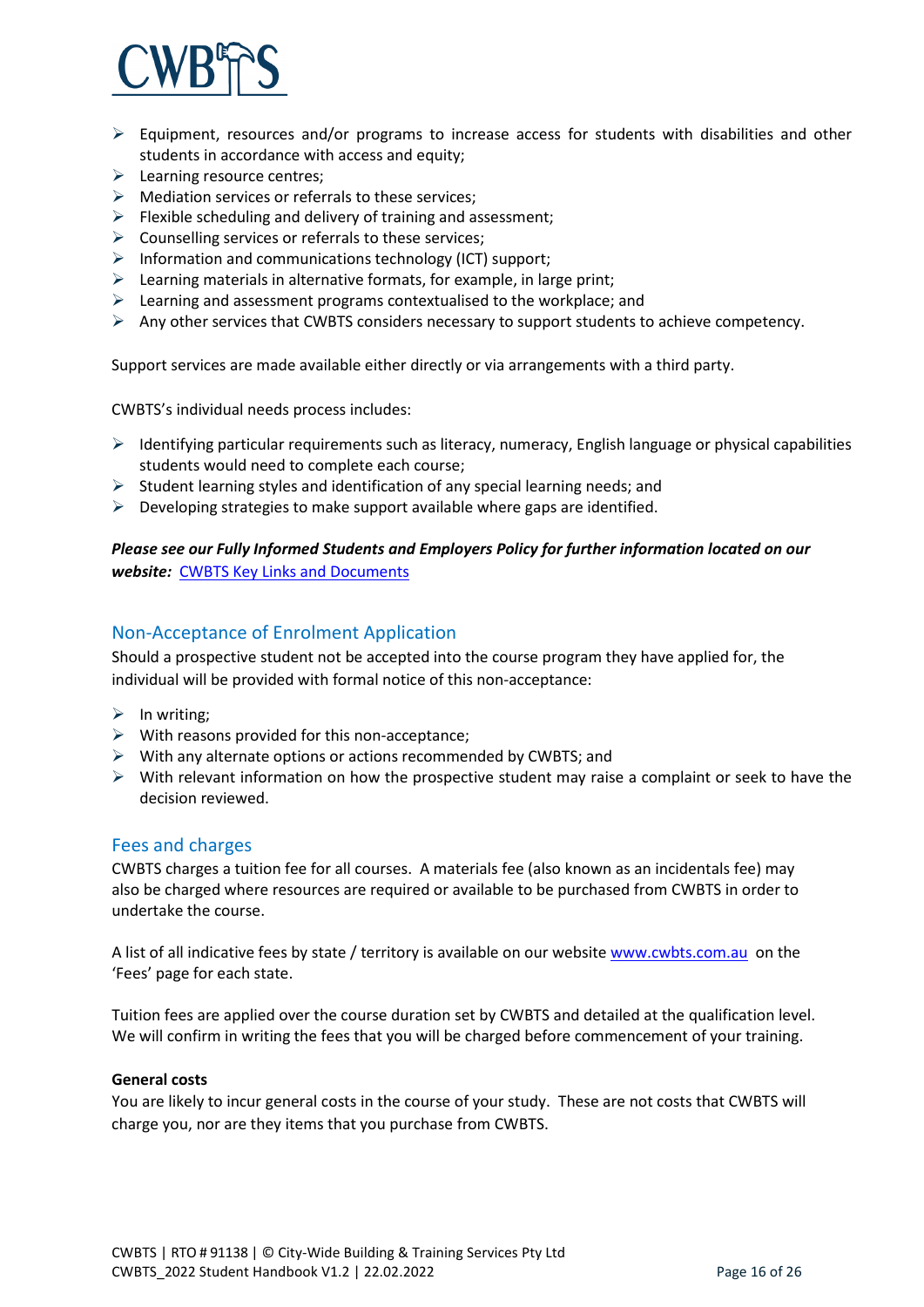

#### **Payment terms**

Prior to course commencement, confirmation of fees and payment terms will be provided in writing.

If payments are not made by the required due date, CWBTS will send a reminder notice. Where the due date has passed by more than 30 days, CWBTS may elect to cease training until payments are recommenced. If payments are not recommenced CWBTS may elect to formally withdraw the student. For students who are unable to meet the current payment plan, they should contact CWBTS to nominate a new payment plan.

#### <span id="page-16-0"></span>Material and incidental fees

Material and incidental fees refer to fees that are not covered by your tuition fees.

#### **Material fees**

Material fees cover specific resources that you will need in the course of your study, such as: textbooks, protective clothing, specific tools, and other items relevant to your course that you will purchase from us.

We charge a separate fee for these as you may be able to source these elsewhere, buy them second hand, may already own them or be they be an optional cost. An example of an optional cost is where you request for us provide printed copies of courseware that is made available to you online and that you could print yourself.

Material fees do not apply to all courses – if it applies this will be specified to you before enrolling.

#### *Any applicable material fees are listed with our tuition fees our website* [www.cwbts.com.au](http://www.cwbts.com.au/) *on the 'Fees' page for each state.*

#### **Reassessment fee**

If you do not pass a unit, you are entitled to a second attempt at no cost.

If you are not deemed competent after a minimum of two attempts and wish to continue, CWBTS will charge you a reassessment fee to reattempt a unit. Additional assessment attempts may be permitted without charge at CWBTS' discretion.

#### *The current reassessment fee is located on our website at:* [www.cwbts.com.au](http://www.cwbts.com.au/) *on the 'Fees' page for each state.*

#### <span id="page-16-1"></span>Fee Concessions and Exemptions

Fee concessions and exemptions apply to a range of publicly funded vocational education and training course services provided by CWBTS across jurisdictions. Fee concession and exemption arrangements do vary depending on the jurisdiction and government support program available. Please discuss your particular situation with your CWBTS representative for further information.

#### <span id="page-16-2"></span>Fee Protection

CWBTS does not collect more than \$1,500 in prepaid fees (fees in advance) from students at any time for any course. As such, no further fee protection arrangements are required.

*Please see our Fees, Charges and Refund Policy for further information located on our website:* [CWBTS](https://cwbts.com.au/key-links-and-documents/)  [Key Links and Documents](https://cwbts.com.au/key-links-and-documents/)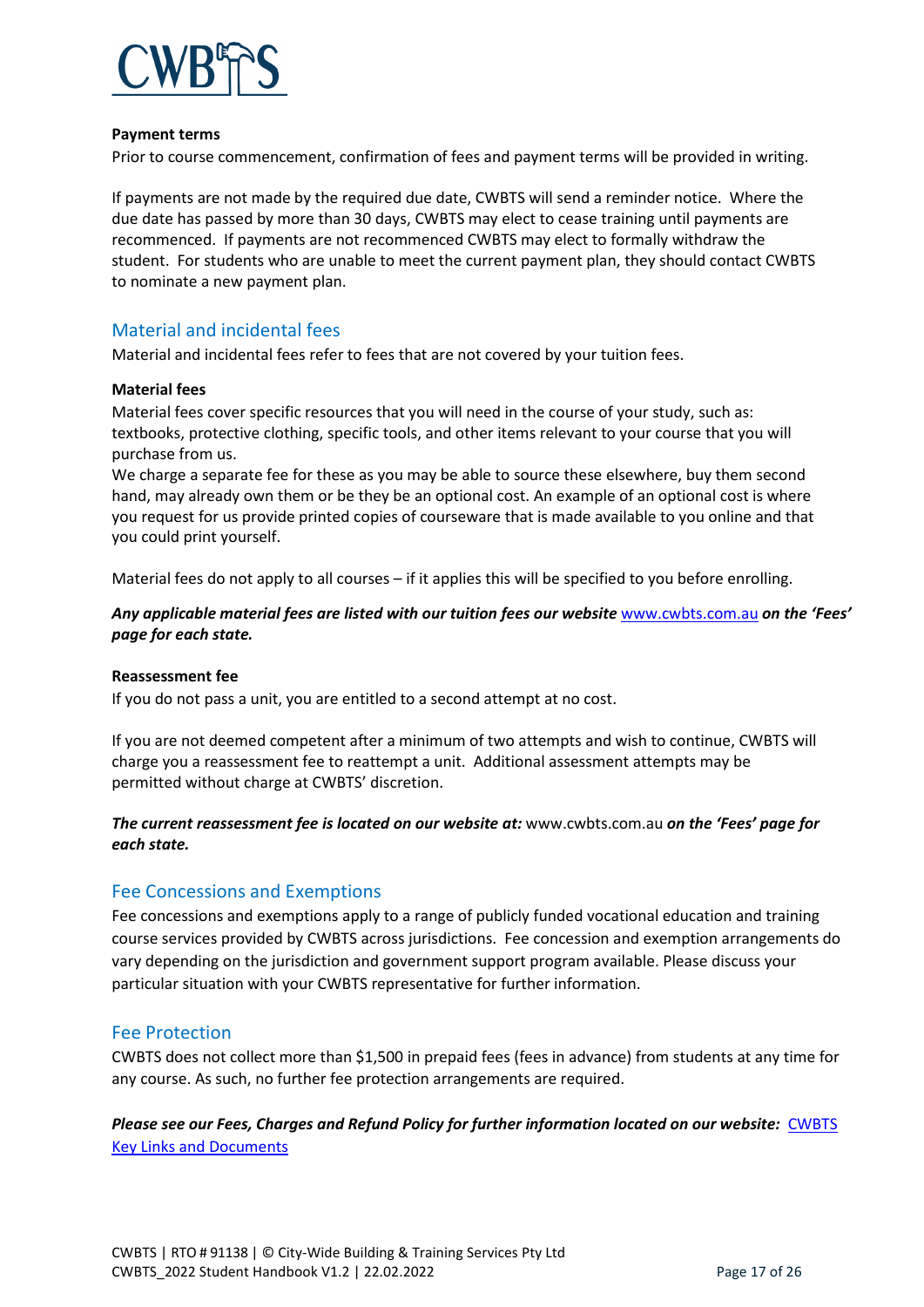

#### <span id="page-17-0"></span>Unique Student Identifier (USI)

From 1 January 2015 students enrolling in nationally recognised vocational education and training in Australia need a Unique Student Identifier (USI).

The USI gives students access to their online USI account which is made up of ten numbers and letters. The USI account will link students to their training records and results which are held in the national training collection. Students will be able to access their records online, download them and share them with future training organisations electronically.

With the student's permission, CWBTS will be able to see their students' entire nationally recognised training record with records collected post 2015. CWBTS will find it easier to assess prerequisites and credit transfers and assess students' eligibility for government funded training places. Further information is available fro[m www.usi.gov.au](http://www.usi.gov.au/)

*Please see our Student USI Policy for further information located on our website:* **[CWBTS Key Links](https://cwbts.com.au/key-links-and-documents/)  [and Documents](https://cwbts.com.au/key-links-and-documents/)**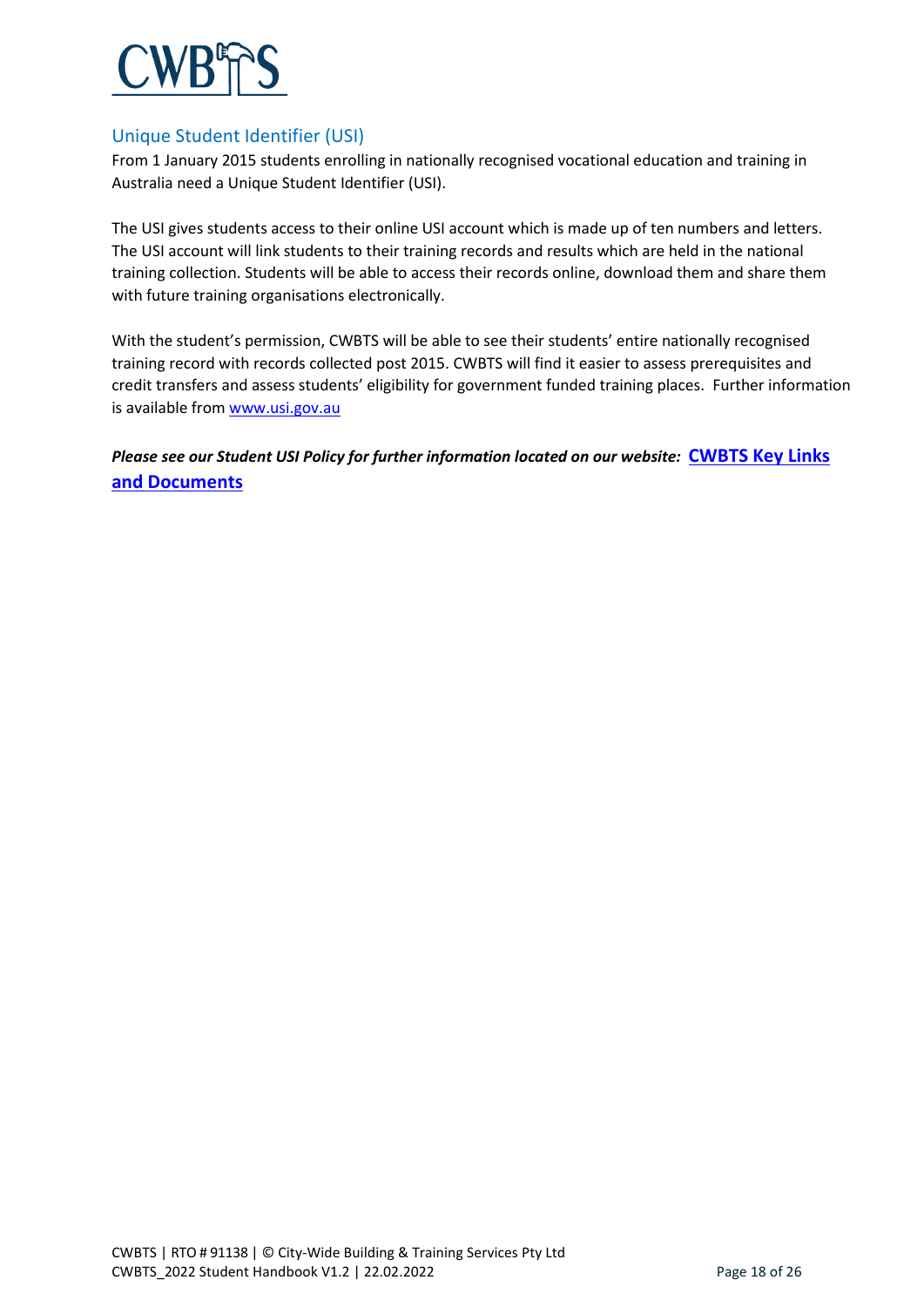# <span id="page-18-0"></span>**Commencement of studies**

Once a student is enrolled, they will be provided with a finalized training plan outlining any credit transfers that have been granted and units eligible for consideration for RPL.

If eligible for funding, they may also need to sign a funding contract.

If the student is eligible for a traineeship or apprenticeship, both the employer and the student will need to complete paperwork through an Australian Apprenticeship Support Network (formerly known as an Australia Apprenticeship Centre or AAC). This may be done prior to enrolment.

If they are undertaking workplace-based training, an initial workplace visit, and provisional schedule will be provided. A training plan will also be completed in agreement with timeframes for delivery and assessment with both the apprentice or trainee and their employer and you will receive a training record book. If they are undertaking group-based sessions, they will be provided with a timetable.

All students will undertake an induction on the first session (whether this is group based or workplace based) which reinforces student expectations, student commitments, student rights and responsibilities, CWBTS's obligations to the student, that CWBTS is responsible for the quality of the training, how the student will submit assessments and what to do if they need extension to assessment due dates as well as introducing the trainer and their background.

Your trainer will give you information about:

- $\triangleright$  Requirements to receive a qualification
- $\triangleright$  Certificates issued on successful completion of the course
- $\triangleright$  How your skills, knowledge and attitudes will be assessed
- $\triangleright$  Recognition of prior learning or recognition of current competency
- $\triangleright$  How you can appeal if you don't agree with your assessment outcome
- $\triangleright$  How you can complain if you are not satisfied with any part of the course
- $\triangleright$  Where you can get extra help with your learning
- $\triangleright$  Course timetable
- $\triangleright$  Course content
- $\triangleright$  Emergency evacuation procedures
- $\triangleright$  Your obligations as a student at CWBTS including attendance requirements.

#### <span id="page-18-1"></span>Student Support Services

CWBTS is committed to protecting and promoting the welfare of our students. CWBTS recognises that individual students have individual needs, and some may need additional support.

CWBTS is committed to giving every student an opportunity to successfully complete their chosen course and recognises that our students come from a diverse range of backgrounds and have a diverse range of work and life experiences.

Student welfare and support aspects includes, but is not limited to:

- 1. Academic support
- 2. Non-academic support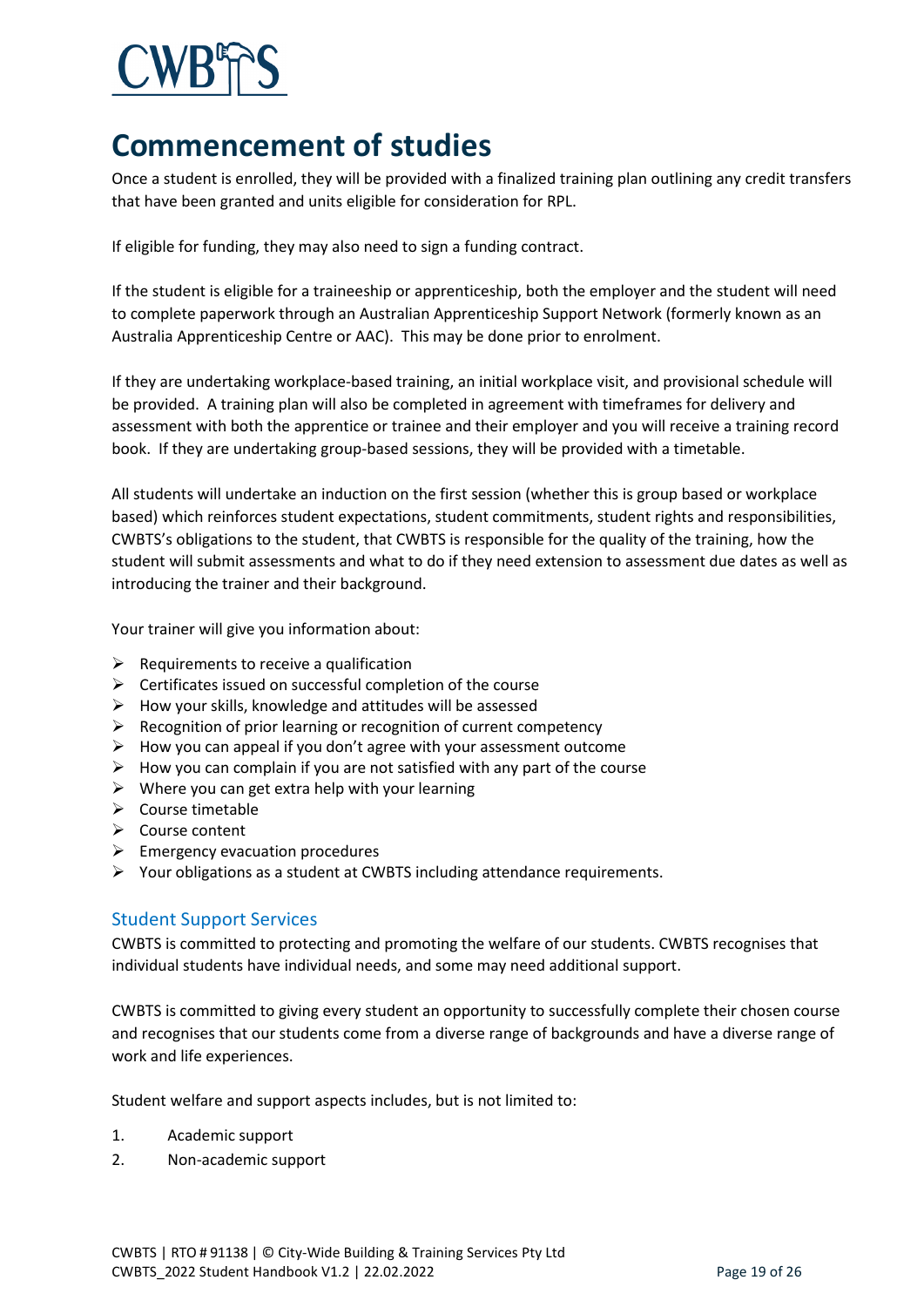

3. Providing additional support to students who may have special needs (i.e... Students with specific health issues, students with disabilities and students needing support with Language Literacy and Numeracy)

#### *Please see our Student Support and Welfare Policy for further information located on our website:* [CWBTS Key Links and Documents](https://cwbts.com.au/key-links-and-documents/)

#### <span id="page-19-0"></span>Recognition of Prior Learning (RPL) and Credit Transfer (CT)

CWBTS offers all students a skill assessment through the recognition of prior learning and current competencies. This skill assessment or pre-training review formally identifies your existing skills as well as your skill gaps and what training is needed to complete a qualification.

CWBTS is committed to providing up to date and relevant information regarding Recognition of Prior Learning (RPL) and Credit Transfer (CT) to all students prior to enrolment and whilst enrolled with CWBTS.

CWBTS actively promotes RPL and will conduct RPL assessment in accordance with the principles of assessment and the rules of evidence. CWBTS has qualified RPL Assessors who are responsible for a fair, equitable and consistent RPL process.

*Please see our RPL and Credit Transfer Policy for further information located on our website:* [CWBTS Key](https://cwbts.com.au/key-links-and-documents/)  [Links and Documents](https://cwbts.com.au/key-links-and-documents/)

#### <span id="page-19-1"></span>Attendance

Students are responsible for their own attendance, and you are expected to attend 100% of scheduled classes or workplace training.

CWBTS understands that there will be times where circumstances which are beyond your control will prevent you from attending training, these may include, but are not limited to:

- $\triangleright$  Illness or injury
- $\triangleright$  Personal/family reasons
- $\triangleright$  Work commitments
- $\triangleright$  Bereavement

CWBTS is committed to giving every student an opportunity to successfully complete their chosen course and provides support for individual circumstances when a student begins to disengage from their learning or when regular attendance is not consistent. This policy outlines your attendance requirements and how to notify us if you can't attend training or a class.

*Please see our Student Attendance Policy for further information located on our website:* [CWBTS Key](https://cwbts.com.au/key-links-and-documents/)  [Links and Documents](https://cwbts.com.au/key-links-and-documents/)

#### <span id="page-19-2"></span>Assessment

Student assessment is a vital part of the learning process. Assessment is the process whereby student learning outcomes are determined, feedback is given to students on their progress and a final result grade is awarded.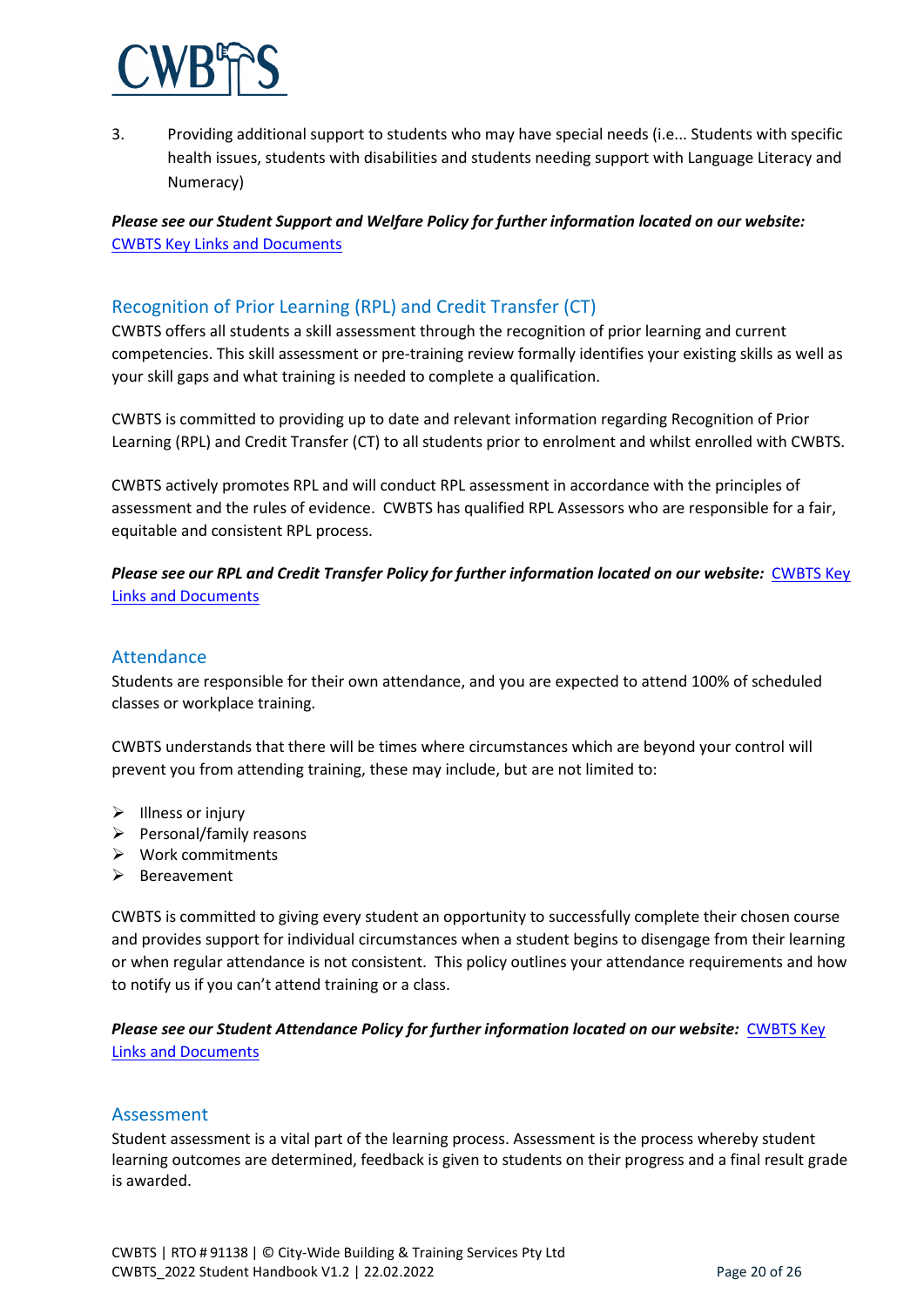

It is the responsibility of students to:

- $\triangleright$  Engage actively in the learning process and participate according to unit and assessment requirements;
- $\triangleright$  Complete assessment tasks diligently and honestly to provide evidence of learning achievements in a unit;
- $\triangleright$  Meet assessment requirements as specified in the unit outline, including submission of work by the due date; and
- $\triangleright$  Discuss any concerns they have regarding their progress in coursework and assessment as early as possible with relevant trainers and / or a Training Manager. If you are experiencing a welfare issue than you may be referred to the Student Welfare Coordinator.

Please note that if your course is partially or fully subsidised by state, territory or federal funding, that you are obliged to undertake assessments as part your eligibility to receive this funding.

Competency is built over time; as such you will be assessed at various points as you gain knowledge and master skills. Each assessment task is reviewed by a CWBTS Trainer / Assessor and an outcome of Satisfactory/Not Satisfactory is determined for each completed assessment task.

To demonstrate competency in a Unit, you must satisfactorily meet the requirements for all assessment tasks and be deemed competent at the completion of assessment. For students who are deemed not yet competent in a Unit they will have the ability to complete the assessment again.

## <span id="page-20-0"></span>"What happens if I am deemed 'Not Yet Competent'?"

CWBTS provide end-to-end learning and assessment support to students. After 2 coaching and reassessment attempts, if a student is still unable to demonstrate competency, we may recommend that the student re-enrol in that unit(s).

In the VET sector, or competency-based training like the one you are enrolling into, there is no pass or fail. Put simply:

a) You are deemed "competent" and therefore granted the certificate, or

b) You are seen to be "not yet competent", hence more evidence needs to be provided, and can be continued to be provided, until you have ticked the boxes to be seen as competent, based on the parameters given to us.

It is important to us that you understand there is no 'fail' in our industry. There are no exams or 'just one shot' at it. It is a partnership where together, through coaching from us and effort on your part to demonstrate you have understood the content – a certificate is not far away.

#### *Please see our Student Attendance Submission Policy for further information located on our website:* [CWBTS Key Links and Documents](https://cwbts.com.au/key-links-and-documents/)

#### <span id="page-20-1"></span>Plagiarism and collusion

Plagiarism occurs when a student passes off as the student's own work, or copies without acknowledgement as to its authorship, the work of any other person. Collusion occurs when a student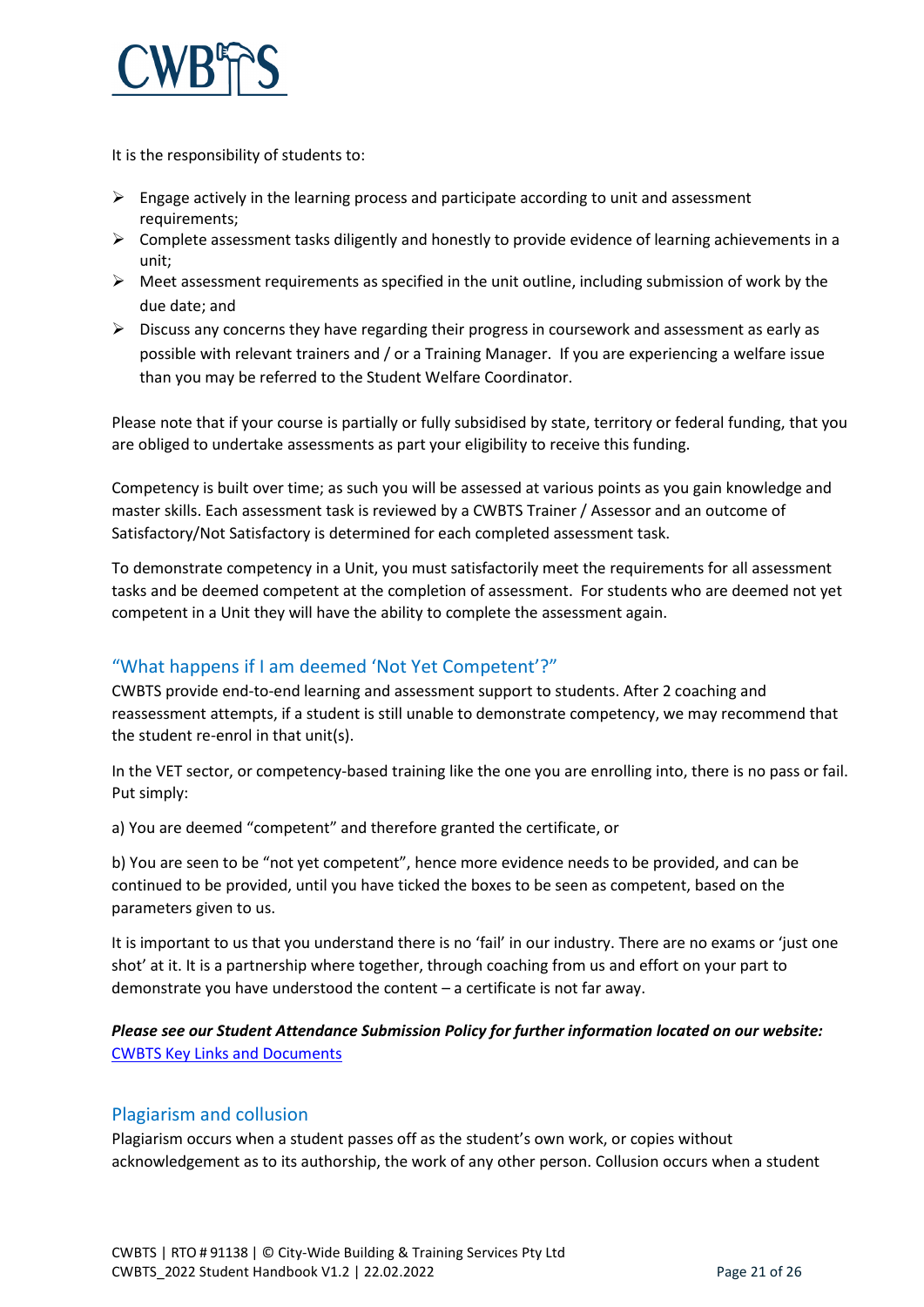obtains the agreement of another person for a fraudulent purpose with the intent of obtaining an advantage in submitting an assignment or other work.

Students are required to complete a declaration when submitting assignments that certifies the work is entirely their own except where quoted or acknowledged in the text. If plagiarism is detected the consequence may be failure in the unit of competency or withdrawal/cancellation from the course/program.

#### <span id="page-21-0"></span>**Discipline**

It is the policy of CWBTS to work collaboratively with all stakeholders in providing training and assessment services. Unfortunately, there are occasions where disciplinary action may be taken as a result of failure to comply with the requirements of the training process as outlined and agreed to at the commencement of training. Instances requiring disciplinary measures by CWBTS can include the following:

- $\triangleright$  student failure to meet program timeframes
- $\triangleright$  student has continual absences from training without notification
- $\triangleright$  failure to pay tuition and/or materials fees

In summary, the following actions may be taken with respect to the above instances:

- $\triangleright$  Regular failure of a student to meet program assessment timeframes may result in withdrawal from a program. Re- enrolment and re-invoicing may result if enrolment periods are exceeded.
- $\triangleright$  Failure of an employer under an apprenticeship/traineeship training agreement to allocate Structured Training Withdrawal may result in intervention by an Apprenticeship Support Officer.
- $\triangleright$  Certificates will not be forwarded where training program fees remain outstanding.

If there are difficulties in paying fees or meeting program timeframes and requirements, it is the responsibility of the student and/or employer to renegotiate alternative arrangements with CWBTS. As the Trainer / Assessor is in touch with the student on an ongoing basis, there are regular opportunities to identify and discuss any difficulties as they arise and seek solutions and effective strategies to address them.

#### <span id="page-21-1"></span>Discontinuation, abandonment or deferral from studies

CWBTS recognizes that sometime circumstances can reduce a student's capacity to complete their course, therefore students may withdraw. CWBTS also recognizes that there may also be times where students want to transfer from one RTO to another or would like to defer their training due to personal reasons. CWBTS will make reasonable efforts to assist students in completing their studies but will also assist those students who would like to discontinue their studies.

Students who wish to withdraw from a course must do so either by:

- $\triangleright$  Phone: 1300 429 287
- Email: cwbts@cwbts.com.au
- $\triangleright$  Advising their trainer

Students will be required to provide the reason for withdrawal and the date training is expected to end.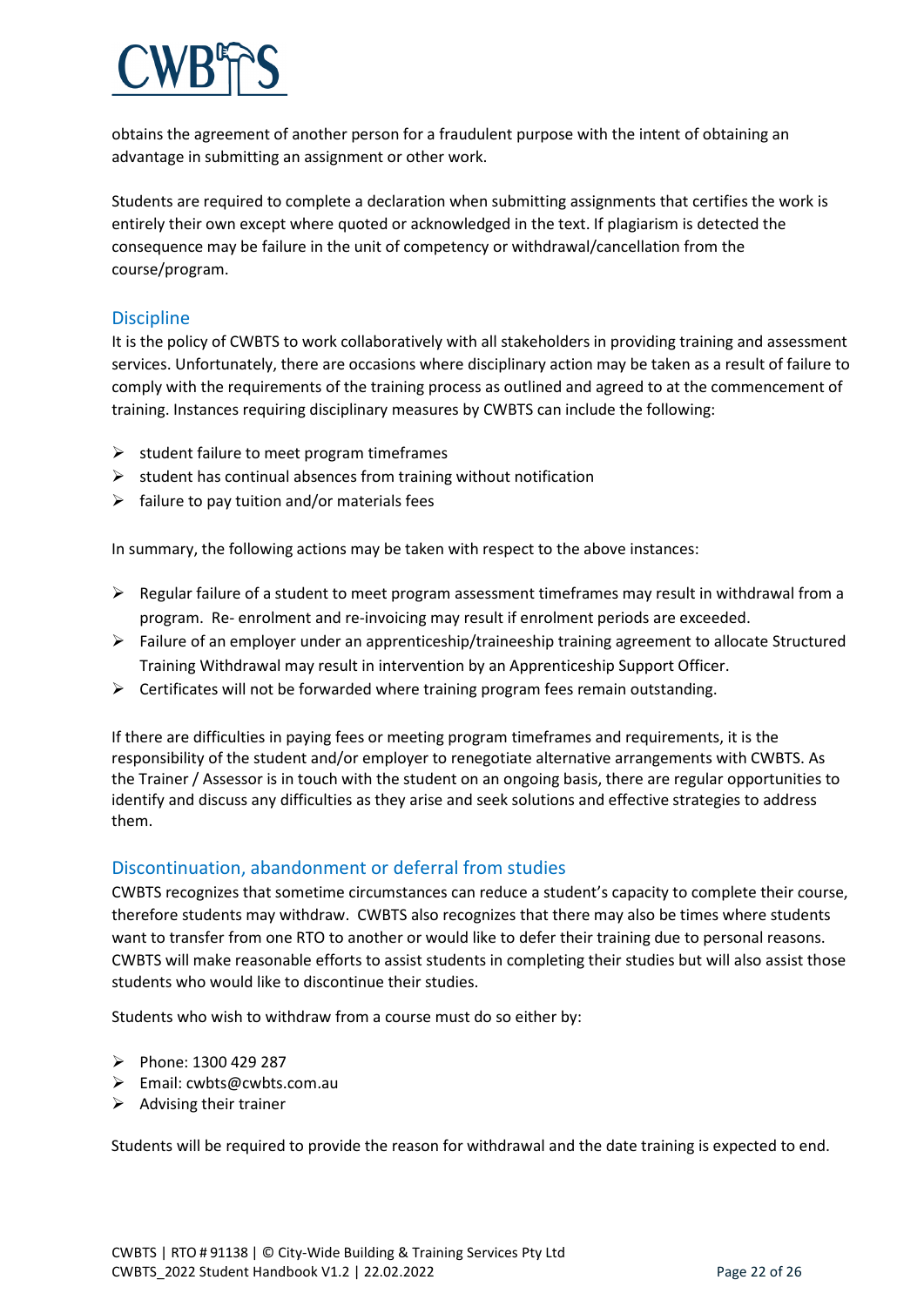

Students are also required to contact their Australian Apprenticeship Support Network (AASN) and advise of their cancellation date and complete any necessary forms with their employer if they are an apprentice or trainee.

If the reason for withdrawal is due to the performance of CWBTS then CWBTS staff will make reasonable efforts to address the concerns of the Student related to the delivery and assessment of training in order to assist them in completing their studies.

Refer to *CWBTS Student Withdrawal Policy* and *CWBTS Smart and Skilled Discontinuation of Training Policy* located on our website*.*

#### <span id="page-22-0"></span>Refunds

Refund of tuition fees is granted under specific circumstances where a student has withdrawn from a course.

#### **Timeframe and payment**

A refund will generally be provided within 28 days from withdrawal. Please note that course fees are not transferable to another person (unless a Memorandum of Agreement or Service Level Agreement with an employer or other third-party states otherwise).

Refunds will generally be paid via electronic funds transfer (eft), but a cheque may be requested.

For students, the outcome of the refund assessment will be provided by written notice to the refundee's registered address or email (where the refund is not to be paid to a government body).

You will receive confirmation in writing of the total amount paid and the refund amount.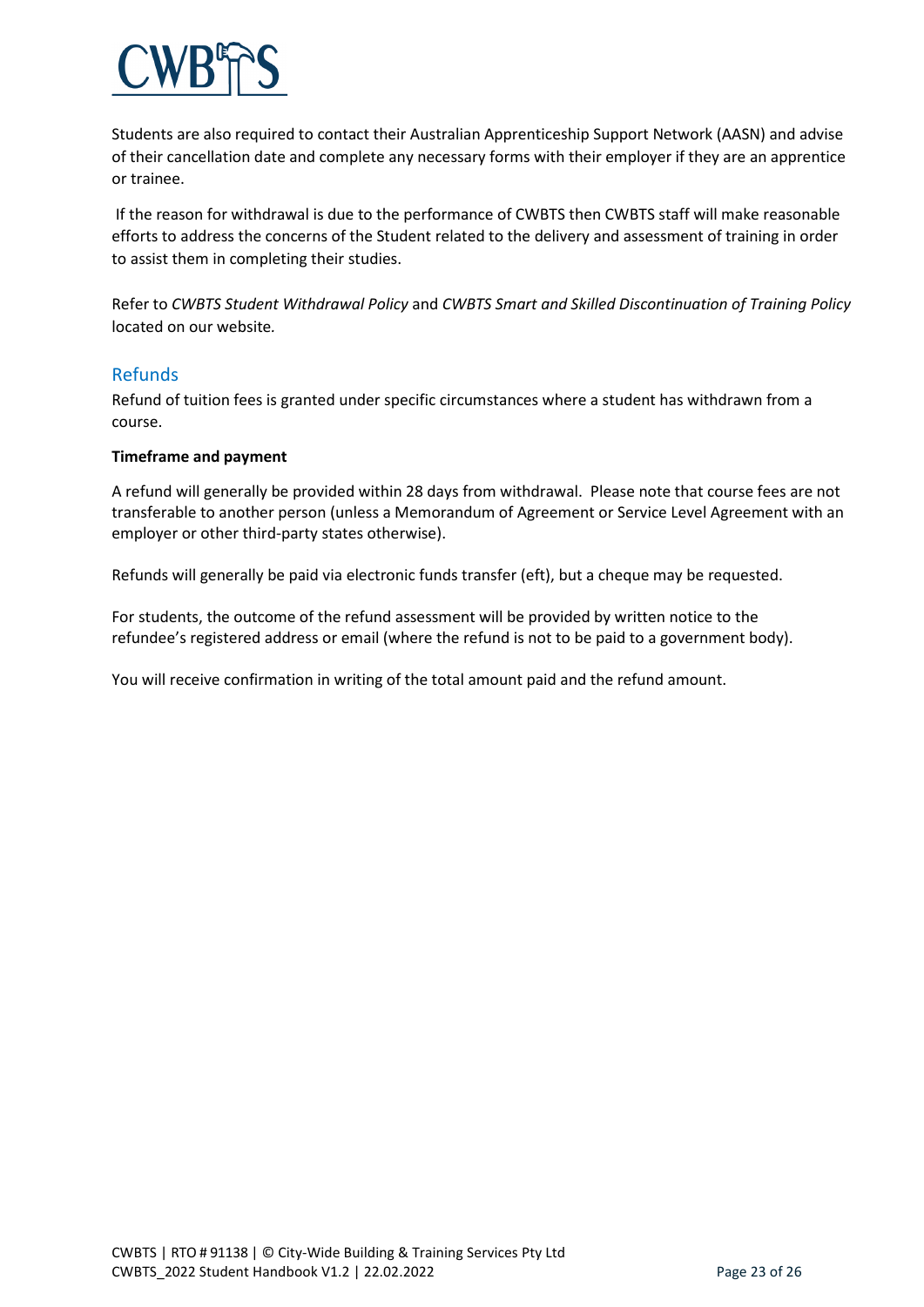# <span id="page-23-0"></span>**Post Completion Information**

## <span id="page-23-1"></span>Issuing of Qualification Certificates and Statements of Attainment

Qualification Certificates and Statements of Attainment will only be issued if the student has paid all outstanding fees in relation to their training program. This includes tuition and material fees.

We reserve the right to withhold the issuing of formal results relating to the training program undertaken if any accounts remain outstanding.

## <span id="page-23-2"></span>Obtaining Your Qualification Certificate

Upon the successful completion of your training program and/or apprenticeship/traineeship you will receive a formal qualification certificate. Qualification certificates are issued under the AQF guidelines. Upon the successful completion of a qualification training program, students are provided a client survey to complete either at their last training session, workplace visit or forwarded by mail. This should be completed and returned to CWBTS. Please ensure that the address we have on record for you is correct; as your certificate will be posted by mail.

No responsibility is taken for certificates discovered missing in the mail where the address of the student is different to the address recorded and where confirmation of the mail dispatch has been established and mail is lost/missing at destination.

## <span id="page-23-3"></span>Re-Issue of Qualification Certificates and Statements of Attainment

Where a Qualification Certificate or Statement of Attainment is requested to be re-issued a minimum charge of \$65.00 will apply. We suggest that you keep your certificate(s) in a safe place to avoid losing or misplacing them and that you ensure we have your correct address on record for forwarding your certificate(s).

#### <span id="page-23-4"></span>Surveys

CWBTS strives to provide a high quality, flexible training service. Gaining feedback is extremely valuable in assisting CWBTS to achieve and maintain this goal. It is, therefore, our intention to regularly collect and analyse stakeholder and client feedback and satisfaction data on the services we provide.

To assist CWBTS in providing an ongoing, efficient service, students and employers may be asked to complete a survey at various stages of the training program. The results of these surveys are used to provide valuable feedback on the services we provide. They assist CWBTS in meeting a range of quality standards that we aim for, and which are required of Registered Training Organisations. Your feedback, obtained through the completion of such surveys, further helps us to improve our level of service and maximize the opportunities and benefits our students can enjoy.

Results and comments made within surveys may also be used in marketing material produced by or on behalf of CWBTS. Where this occurs, consent is sought prior to use and a signed agreement is used to document the consent process.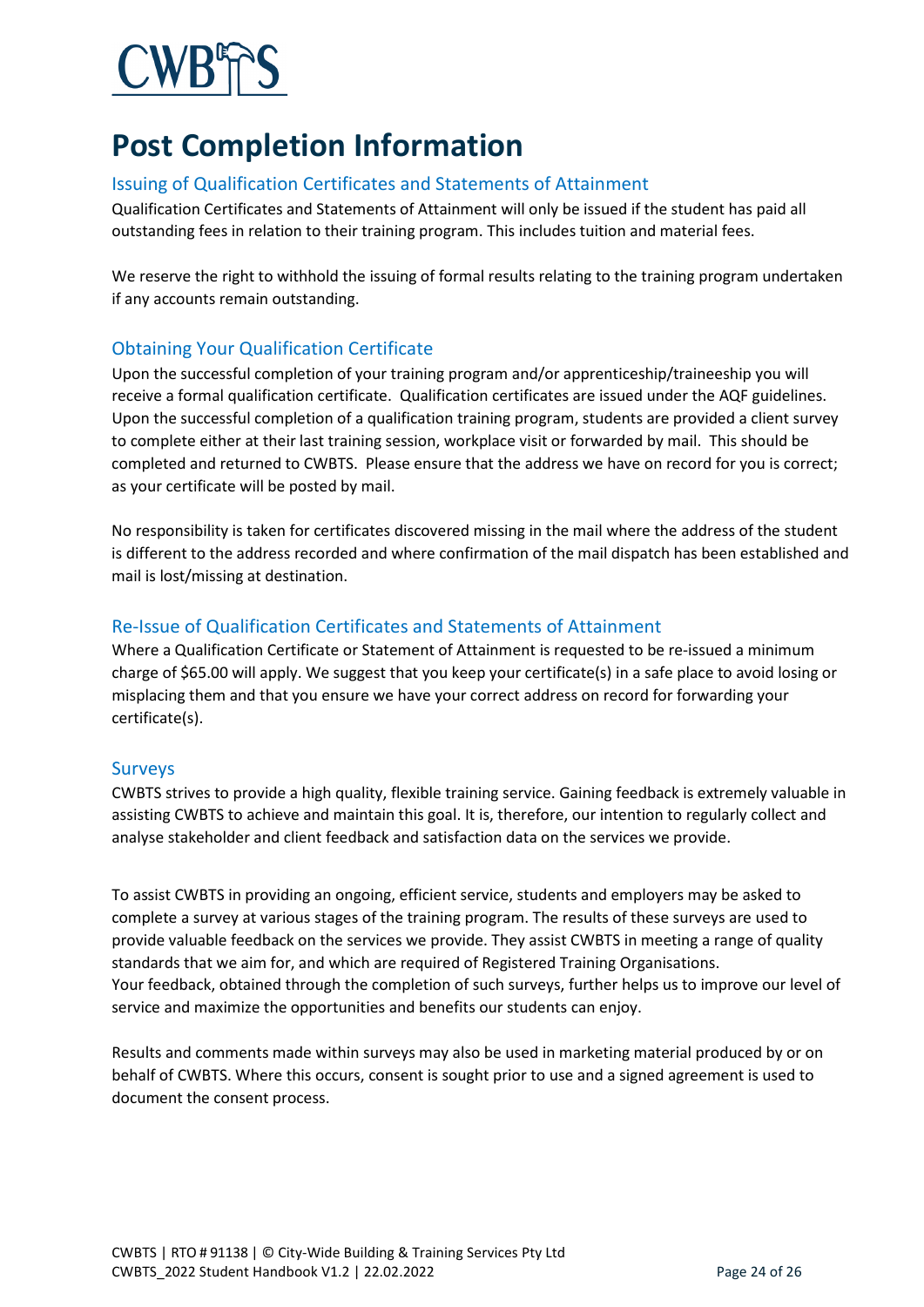

#### <span id="page-24-0"></span>NCVER Surveys

There is also a possibility you will receive a survey by the National Centre for Vocational Education and Research (NCVER) which collects data to enable the accurate, reliable and consistent measurement of activity in the Vocational Education and Training sector. The NCVER may also invite you to participate in a Department endorsed project or you may be contacted the Department (or authorised persons) for audit purposes.

#### <span id="page-24-1"></span>State and Federal Government Surveys

You may also be selected to complete an annual government survey issued either via a state or federal Government Body.

#### <span id="page-24-2"></span>Continuous Improvement

CWBTS collect feedback from employers, students, Facilitators/Assessors and other employee members on a systematic and regular basis. We are committed to continuous improvement, seeking to enhance our services the best we can to meet collective expectations.

#### <span id="page-24-3"></span>Further enquiries and assistance

If you require further information or assistance with any aspect of your training program, please ask a CWBTS employee member. They will assist and provide you with information and guidance.

Our Trainers / Assessors are available to provide information and direction to individuals, groups and organisations regarding courses offered through CWBTS. Our Trainers / Assessors are available to assist you with:

- $\triangleright$  support in the enrolment process including advice on fees and concessions
- $\triangleright$  information sessions tailored to individual needs
- $\triangleright$  pathways to higher education and university

Our Trainers / Assessors are available to all current and prospective students. Groups or individuals who require information sessions on course, details and workplace-based training options should also contact our office for further information.

#### <span id="page-24-4"></span>Sources of further information

- ▶ CWBTS [www.cwbts.com.au](http://www.cwbts.com.au/)
- Australian Apprenticeship and Traineeship Information Centr[e www.aatinfo.com.au](http://www.aatinfo.com.au/)
- NSW Smart and Skilled<https://smartandskilled.nsw.gov.au/>
- $\triangleright$  QLD Government Training<https://training.qld.gov.au/training/incentives/userchoice>
- ACT Skills Canberra<https://www.cmtedd.act.gov.au/skillscanberra>
- Australian Skills Quality Authority (ASQA)<https://www.asqa.gov.au/>